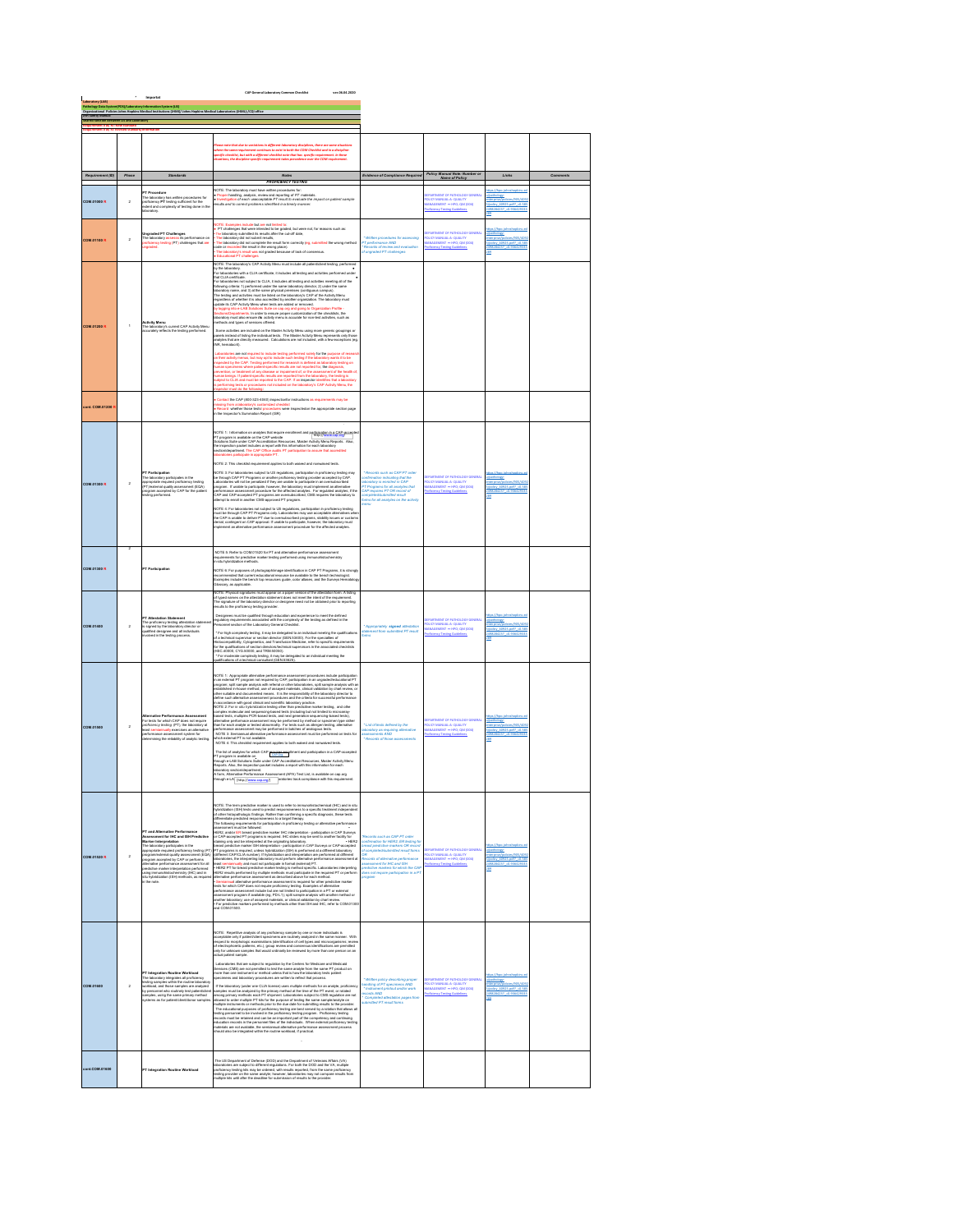| <b>COM.01700</b>       | $\overline{2}$ | PT and Alternative Performance<br>r i ano Adernative Performance<br>Assessment Result Evaluation<br>There is orgoing evaluation of proficiency<br>teating (PT)and alternative performance<br>ssessment results, with approp<br>orrective action taken for each<br>ropriate<br>nacospiable result.                                                      | NOTE: Each unacceptable PT or alternative performance assessment wast (any result or any exact or any exact or contained product in the model of the score of the second product of the second product of the second product<br>For laboratories outside the US, PT failures relating to problems with shipping and<br>specimen stability should include working with local customs and health regulators to<br>ra to ensur<br>ipecimen stability should include wor<br>ippropriate transit of PT specimens.                                                                                                                                                                                                                                                                                                                                                                                                                                                                                                                                                                                                                                                                                                                                                                                                                                                                                                                                                                                                                    | Records of ongoing review of all<br>T reports and aftern<br>saussment results by the laboratory<br>Inector or designee AND<br>* Records of investigation of each<br>inacceptable* PT and alternative<br>ssessment result including records<br>If corrective action appropriate to th<br>f corrective action appropriate to<br>eture and magnitude of the prob                                                      | <b>EPARTMENT OF PATHOLOGY GENERA</b><br>POLICY MANUAL A- QUALITY<br>MANAGEMENT  — HPO; QM (CO4)<br>aficiency Testing Guid | pathology-<br>dicies/905/4                           |  |
|------------------------|----------------|--------------------------------------------------------------------------------------------------------------------------------------------------------------------------------------------------------------------------------------------------------------------------------------------------------------------------------------------------------|---------------------------------------------------------------------------------------------------------------------------------------------------------------------------------------------------------------------------------------------------------------------------------------------------------------------------------------------------------------------------------------------------------------------------------------------------------------------------------------------------------------------------------------------------------------------------------------------------------------------------------------------------------------------------------------------------------------------------------------------------------------------------------------------------------------------------------------------------------------------------------------------------------------------------------------------------------------------------------------------------------------------------------------------------------------------------------------------------------------------------------------------------------------------------------------------------------------------------------------------------------------------------------------------------------------------------------------------------------------------------------------------------------------------------------------------------------------------------------------------------------------------------------|--------------------------------------------------------------------------------------------------------------------------------------------------------------------------------------------------------------------------------------------------------------------------------------------------------------------------------------------------------------------------------------------------------------------|---------------------------------------------------------------------------------------------------------------------------|------------------------------------------------------|--|
| <b>COM.01800</b>       | $\,$ 2 $\,$    | T Interlaboratory Com<br>oficiency testing provider                                                                                                                                                                                                                                                                                                    | PT records must not be shared with and should be inaccessible to personnel of other<br>laboratories, including an affiliated laboratory until after the deadline for submission of result<br>Laboratories that share a common computer system or personnel have strict policies and<br>procedures to ensure that personnel do not access proficiency testing records from other                                                                                                                                                                                                                                                                                                                                                                                                                                                                                                                                                                                                                                                                                                                                                                                                                                                                                                                                                                                                                                                                                                                                                 | Mitten policy prohibiting<br>defaboratory communicat<br><b>OWA sneetings T<sup>4</sup></b><br><b>PT</b> records                                                                                                                                                                                                                                                                                                    | FRASTMENT OF PATHOLOGY GENERAL<br>OUCY MANUAL-A- QUALITY<br>AANAGEMENT - HPO; QM (CO4)<br>stine Gi                        | im Pags.                                             |  |
| <b>COM.01900" R</b>    | $\overline{2}$ | <sup>&gt;T</sup> Referral<br>roficiency testing specimens are not<br>remed to other laboratories and are not<br>coepted from other laboratories for                                                                                                                                                                                                    | NOTE 1: The written proficiency testing policies must strictly prohibit referred or accepta<br>of proficiency testing specimens for analysis from other laboratories. This applies even<br>second laboratory is in the same health c<br>of proficiency teating apaciment for analysis from other laboratories. This applies even if th<br>second laboratory is in the same health care system. This prohibition takes precedence ove<br>the requirement that proficiency tea<br>specimens. For example, a laboratory's routine procedure for review of patient abnormal<br>CBC blood smears might be referral of the smear to a pathologist located at another site<br>different CAP/CLIA number). For proficiency testing specimens, the laboratory must NOT<br>connection. According that the system of the processor of the system of the control of the system of the system of the system of the system of the system of the system of the system of the system of the system of the syst<br>It is the responsibility of the laboratory director to ensure that this prohibition is enfor<br>NOTE 2:<br>.<br>Laboratories that perform testing using a distributive testing model where portions of the<br>process are performed at another laboratory with a different CAP/CLIA number must not<br>participate in formal PT, as this is consid<br>alternative performance assessment must be performed at least semiannually in Seu of<br>formal PT in these situations. Common examples of distributive texting include: | " Written policy prohibiting PT<br>secimen referral or acceptance<br>:m other laboratories AND<br>" Proficiency num<br>cy festing n                                                                                                                                                                                                                                                                                | KICY MANUAL A-QUALITY<br>ANAGEMENT = HPO; QM (00                                                                          | athology-<br>terorise/pol<br>policy 40925.pdf? +0.51 |  |
| COM.01900"R com        | $\overline{2}$ | PT Referral                                                                                                                                                                                                                                                                                                                                            | In situ hybridization and slide interpretation performed at separate laboratories.<br>Not generation sequencing wet bench process, bioinformatics processes, and/or<br>relayerships performed at different laborations:<br>- Leukemiallyrephornal fow cytometry genetic and pathologist interpretation of the data at<br>diff<br>nt laboratories.<br>schiatochamistry (IHC) slides are permitted to be sent to another facility for staining<br>NOTE 3: Records of training on referral and acceptance of PT samples is strongl<br>(http://www.cap.org)                                                                                                                                                                                                                                                                                                                                                                                                                                                                                                                                                                                                                                                                                                                                                                                                                                                                                                                                                                         |                                                                                                                                                                                                                                                                                                                                                                                                                    |                                                                                                                           |                                                      |  |
| <b>COM.01950</b>       | $\overline{a}$ | <b>Cease Patient Testing for Repeat PT</b><br>Failures.<br>the laboratory was instructed by the CAP to<br>are uses<br>to size patient braining for an analytic or subspecially due to repeat unsuccessful<br>subspecially due to repeat unsuccessful<br>proficiency testing, laboratory records<br>democratizatic fluit rapidient results were<br>appr | NOTE: In order to resume patient texting, the laboratory must meet the conditions as ou<br>in the cease patient testing notification.<br>QUALITY MANAGEMENT - GENERAL ISSUES                                                                                                                                                                                                                                                                                                                                                                                                                                                                                                                                                                                                                                                                                                                                                                                                                                                                                                                                                                                                                                                                                                                                                                                                                                                                                                                                                    | Records of communication<br>ofifying staffphysicians that teating<br>I suspended for the required period<br>is suspe<br>is suspensively for the required period<br>of time OR<br>$^+$ LIS report verifying that no pallert<br>$\sim$ LIS report verifying that no pallert<br>results were reported for the affected<br>cease listing from Euras OR<br>$\sim$ Pallert reports i<br>* Send-out log to referrel labor | SLICY MANUAL: -== 11PO<br>share II-Quality Manage<br><b>IPO</b> - Pathol<br>sent- Qua                                     | cine.org/hoo/polici                                  |  |
| COM NON                | $\overline{2}$ | <b>QM Program</b><br>The laboratory quality management (QM)<br><u>nengram is imple</u> mented in each section<br>regram is implemented<br>department) of the labor                                                                                                                                                                                     | NOTE: The program must ensure quality throughout the pre-enalytic, analytic, and post-<br>analytic (reporting) phases of larsting, as appropriate for each section (department) of the basic<br>laboratory. The QM program should ad                                                                                                                                                                                                                                                                                                                                                                                                                                                                                                                                                                                                                                                                                                                                                                                                                                                                                                                                                                                                                                                                                                                                                                                                                                                                                            | * Records reflecting conformance<br>with the program as designed AND<br>* Results of quality surveillance                                                                                                                                                                                                                                                                                                          | <b>GUCY MANUAL: -== HPO - Pa</b><br>GUCY MANUAL: -== HPO - Pa<br>daragement Program.                                      |                                                      |  |
| <b>COM.04050</b>       | $\overline{2}$ | <b>Error Detection and Correction</b><br>There is a written procedure for the<br>detection and correction of significant<br>:<br>krical and analytical errors, and unusual<br>aboratory results, in a timely manner.                                                                                                                                   | $\text{MOTE}$ . One common mathod is review of results by a qualified person (hechrodogist, taspertinory particularly interest in the last both control in the spectrum of the spectrum of the spectrum of the spectrum of the spe<br>a so<br>If laboratories use delta checks as a mechanism to detect errors prior to the reporting of<br>patient reauths, the laboratory must have written procedures describing the actions to be<br>taken when acceptability criteria are exceeded and a process for approval of new or change<br>delta checks by the laboratory director o<br>: Each procedure must include a listing of common situations that may cause analytically<br>inaccurate meals), together with a procedure to address such analytic errors or interferen<br>This may require alternate testing methods<br>The intent of this requirement is NOT to require verification of all results outside the<br>vference interval                                                                                                                                                                                                                                                                                                                                                                                                                                                                                                                                                                                       | Records of review of results OR<br>cords of consistent implement<br>of the error detection system(s)<br>defined in the procedure AND<br>* Records of timely corrective<br>action of identified errors                                                                                                                                                                                                              |                                                                                                                           |                                                      |  |
| <b>COM.04100</b>       | $\overline{2}$ | servisory Result Review<br>le situence of on-site supervisors, high<br>In the abser<br>complexity testing performed by trained<br>Completed graduates qualifying as high<br>high school graduates qualifying as high<br>complexity testing personnel is reviewed by<br>the laboratory director or supervisorigeneral<br>supervisor within 24 hours.    | NOTE: The CAP does NOT require supervisory review of all test results before or after<br>vezual. . na uzer usoara vezi i wojenie naparevazi y menov o va nano matematika izunali za političnih protesta<br>fer "high complexity teating" performed by trained high school graduates qualifying under the<br>CLIA regulation 4<br>mot present.<br>The qualifications to perform high complexity leading can be accessed using the following<br>link: $\overline{CAP}$ Personnel Requirements by Testing Complexity                                                                                                                                                                                                                                                                                                                                                                                                                                                                                                                                                                                                                                                                                                                                                                                                                                                                                                                                                                                                               | Written policy defining the<br>ersonnel and test results requi<br>wiew AND<br>: Records of result review for<br>secified personnel                                                                                                                                                                                                                                                                                 |                                                                                                                           |                                                      |  |
| <b>COM.04200</b>       | $\mathbf 2$    | <b>Instrument/Equipment Record Review</b><br>Instrument and equipment maintenance<br>function check records are reviewed and<br>caused at least monthly by the laboratory<br>lirector or designee.                                                                                                                                                     | NOTE: There must be records of corrective action if problems are identified (eg.<br>miniterience rot performed as acheduled). The reviewe of the records related to leads that<br>steels amapproved IOCP must include an assessment                                                                                                                                                                                                                                                                                                                                                                                                                                                                                                                                                                                                                                                                                                                                                                                                                                                                                                                                                                                                                                                                                                                                                                                                                                                                                             |                                                                                                                                                                                                                                                                                                                                                                                                                    |                                                                                                                           |                                                      |  |
| <b>COM.04250 R</b>     | $\overline{2}$ | <b>Comparability of Instruments and</b><br>Methods - Nonwaived Testine<br>If the laboratory uses more than one<br>norwalved instrument/method to test for a<br>given analyte, the instruments and methods<br>are checked against each other at least<br>twice a year for comparability of results                                                      | .<br>NOTE: This requirement applies to tests performed on the same or different instrument<br>kivels of semidivily. It includes primary and beack up methods used for patient testings on<br>kivels of semidivily. It includes primary<br>methodologies, instruments, or testing sites. The laboratory must establish a written<br>anocedure for this check that includes acceptance criteria.<br>his requirement is not applicable to:<br>Calculated parameters<br>Laboratories with different CAP numbers<br>he following types of materials may be used to generate data for comparability studies:<br>erneut<br>contably control realaristic for tasts performed on the same instrument platform, with both<br>contably materials and reagants of the same meantletician and bit certainty.<br>contablisty or gree analytical stability of pa<br>ra for the<br>This requirement only applies when the instruments/reagents are producing the same<br>reportable result. For example, some laboratorica may use mutiple aPTT reagents with<br>reniable sensitivity to the lupus anticoagulant to per                                                                                                                                                                                                                                                                                                                                                                                                                         | * Written procedure for pe<br>* Records of comperability at:<br>effecting performance at least                                                                                                                                                                                                                                                                                                                     |                                                                                                                           |                                                      |  |
| <b>COM.04250 cont.</b> | $\overline{2}$ | Comparability of Instruments and<br>fethods - Nonwaived Testing                                                                                                                                                                                                                                                                                        | If these are defined as separate tests, then this requirement does not apply unless each<br>type of aPTT test is performed on more than one analyzer.<br>Microbiology testing, this requirement applies when two instruments (same o<br>Microsoftop Maring, the requirement applies when the public<br>state of the conditions of the state of the state of the state of the<br>condition of the state of the state of the state of the state of<br>the state of the state of                                                                                                                                                                                                                                                                                                                                                                                                                                                                                                                                                                                                                                                                                                                                                                                                                                                                                                                                                                                                                                                   |                                                                                                                                                                                                                                                                                                                                                                                                                    |                                                                                                                           |                                                      |  |
| <b>COM.04300</b>       | $\,$ 2 $\,$    | arability Criteria - Non-waived<br>Companions<br>Festing<br>Acceptability criteria are defined for<br>comparability of normalised instruments and<br>sethods used to test the same analyte, with<br>scords of action when the criteria are not<br>whods us<br>net.                                                                                     | NOTE: Statistically defined acceptability limits should be used for quantitative assays.                                                                                                                                                                                                                                                                                                                                                                                                                                                                                                                                                                                                                                                                                                                                                                                                                                                                                                                                                                                                                                                                                                                                                                                                                                                                                                                                                                                                                                        | * Records of comperability atudies<br>aken, as appropriate                                                                                                                                                                                                                                                                                                                                                         |                                                                                                                           |                                                      |  |
| <b>COM.06000</b>       | $\overline{2}$ | Specimen Collection Manual<br>Thats are written procedures dos crubing<br>Thats are for improved the discussion patient materials of<br>$\alpha$ properties are property in the property<br>$\alpha$ is the property property of the property<br>                                                                                                      | SPECIMEN COLLECTION AND HANDLING<br>NOTE: The proximity of the patient to the test also does not preclude the need for proper<br>identification systems to prevent reporting of one patients result to another's woord. Refer to<br>the Specimen Collection section of t                                                                                                                                                                                                                                                                                                                                                                                                                                                                                                                                                                                                                                                                                                                                                                                                                                                                                                                                                                                                                                                                                                                                                                                                                                                        |                                                                                                                                                                                                                                                                                                                                                                                                                    |                                                                                                                           |                                                      |  |
| <b>COM.06100</b>       | $\overline{2}$ | Primary Specimen Container Labeling<br>All primary specimen containers are labele<br>with at least two patient-specific identifiers.                                                                                                                                                                                                                   | NOTE: A primary specimen container is the innermost container that holds the original<br>No.11: A permany parameter constant or au entermois constant materials and parameters and a specifies parameters and parameters and the specifical specifies and the specifical specifies of the specifical specifies of the<br>Exemples of acceptable identifiers include, but are not limited to: patient name, date of birt<br>hospital number, social security number, requisition number, accession number, request<br>andom number. A location (e.g. pospital<br>For prepared slides submitted to the laboratory, if the slides only contain one identifier, they<br>nust be securely submitted in a container labeled with two identifiers.<br>In limited situations, a single identifier may be used if it can uniquely identify the speci<br>For example, in a bauma situation where a patient's identification is not known, a spectrum<br>may be submitted for testing labeled with a unique code that is traceable to the trauma<br>usiner. Other examples may include forensi<br>ubmiting locali                                                                                                                                                                                                                                                                                                                                                                                                                          | * Written policy with criteria for<br>ccaptable labaling of primary<br>pecimen containers AND<br>* Specimen collection procedures<br>m defined labeling specifications<br><br>Records of compliance audits for                                                                                                                                                                                                     |                                                                                                                           |                                                      |  |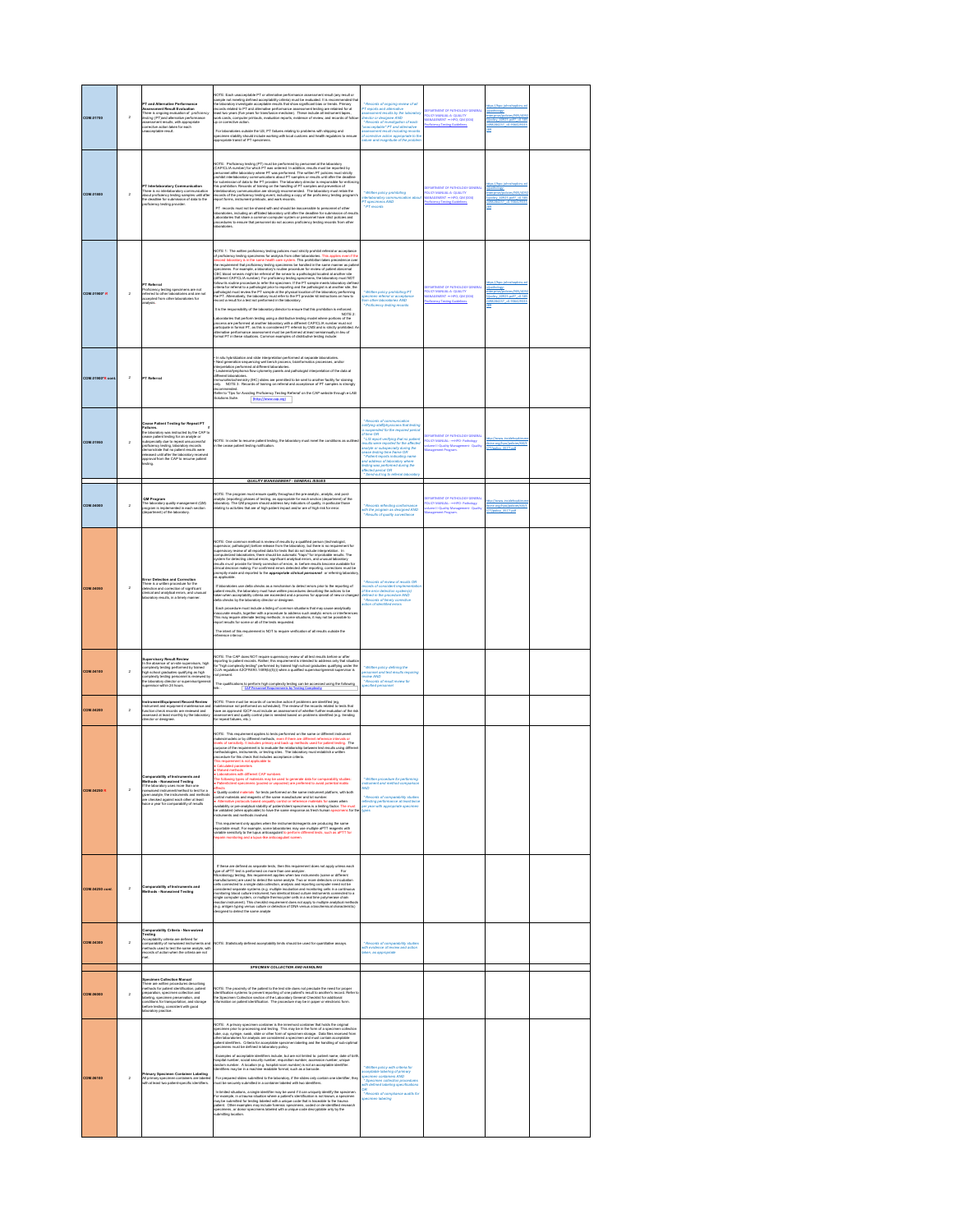| COM 05100 cont                                                                                                                                                                                                                                                                                                                                                                                                                                                                                                                                                                                                                                                                                       | $\,$ 2         | <b>Primary Spaciman Container Labeling</b>                                                                                                                                                                                                                                                                                                                                                                                                                                              | For specimens where also of origin is critical to the analysis (e.g., site specific cultures,<br>surgical and cytology speciments), the primary specimen contains and/or the requisition experiments<br>visualy identify the site of<br>container mu<br>and laterally.<br>This<br>requirement does not apply to the labeling of specimens collected for immediate bedside<br>patient texting performed in the presence of the patient. If the specimens are (or may be)<br>utilized for testing away from the patient, the labeling criteria defined in this requirement<br>pply.                                                                                                                                                                                                                                                                                                                                                                                                                                                                                                                                                                                                                                                                                                                                                                                                                                                                                                                       |                                                                                                                                                                                     |                                                                                                                                                                                           |                                                                                              |  |
|------------------------------------------------------------------------------------------------------------------------------------------------------------------------------------------------------------------------------------------------------------------------------------------------------------------------------------------------------------------------------------------------------------------------------------------------------------------------------------------------------------------------------------------------------------------------------------------------------------------------------------------------------------------------------------------------------|----------------|-----------------------------------------------------------------------------------------------------------------------------------------------------------------------------------------------------------------------------------------------------------------------------------------------------------------------------------------------------------------------------------------------------------------------------------------------------------------------------------------|---------------------------------------------------------------------------------------------------------------------------------------------------------------------------------------------------------------------------------------------------------------------------------------------------------------------------------------------------------------------------------------------------------------------------------------------------------------------------------------------------------------------------------------------------------------------------------------------------------------------------------------------------------------------------------------------------------------------------------------------------------------------------------------------------------------------------------------------------------------------------------------------------------------------------------------------------------------------------------------------------------------------------------------------------------------------------------------------------------------------------------------------------------------------------------------------------------------------------------------------------------------------------------------------------------------------------------------------------------------------------------------------------------------------------------------------------------------------------------------------------------|-------------------------------------------------------------------------------------------------------------------------------------------------------------------------------------|-------------------------------------------------------------------------------------------------------------------------------------------------------------------------------------------|----------------------------------------------------------------------------------------------|--|
| COM.06200                                                                                                                                                                                                                                                                                                                                                                                                                                                                                                                                                                                                                                                                                            | $\bar{2}$      | <b>Secondary Specimen Containe<br/>Labeling</b> Adequate specimen ide<br>is provided on specimen container<br>throughout all phases of testing, in<br>an<br>Itti<br>Yoluding,<br>throughout all phases of testing, includin<br>but not limited to aliquots, dilution, tubes<br>lides, blocks, culture plates, reaction units<br>nucleic acids and other extracts, data extra<br>files, images, and other secondary<br>specimens created during the processing o<br>sting of a specimen. | NOTE: A single, unique identifier may be used to label materials derived from the primary<br>NOTE: A straight, charge a straight and the second straight and contained contained by the main straight and the secondary position of the secondary of the secondary of the secondary of the secondary of the secondary of t<br>Slides prepared from specimens in the laboratory are considered secondary<br>comita presperse trom spectrum in in prise estate y and consistence secondly spectrum.<br>containers. Sliden prepared in the palent setting and brought to the laboratory (e.g. fine<br>needle aspiralizin, bone marrow preparations<br>For histology specimens, each block of tissue must be identified by a unique identifier<br>"Porthology papermure, usin monoir mass manus in each state of the case and by any controlled to the primary spectrum (e.g. accession number) stategree to discuss the primary spectrum (e.g. or the case of the case of the<br>ini acceptable.                                                                                                                                                                                                                                                                                                                                                                                                                                                                                                           |                                                                                                                                                                                     |                                                                                                                                                                                           |                                                                                              |  |
| <b>COM.06300 R</b>                                                                                                                                                                                                                                                                                                                                                                                                                                                                                                                                                                                                                                                                                   | $\bar{2}$      | Specimen Rejection Criteria<br>There are written criteria for the rejection of<br>unaccoptable specimens, instructions for<br>the special handling of sub-optimal<br>specimens, and records of disposition of all<br>.<br>Inscorptable specimens in the patienticlies<br>report and/or quality management records.                                                                                                                                                                      | NOTE: The test report must indicate information regarding the condition and dispos<br>specimens that do not meet the laboratory's criteria for acceptability.<br>This requirement applies to specimens recolved for all types of testing and does not imply that if "would be " and the control of the control of the specimens when the procedure of the control of the control of the contro<br>dialogue was held with the physician, when such occurs.<br>For newborn screening specimens, rejection criteria must be consistent with the criteria<br>defined in the current edition of the CLSI NBS01 Standard, Blood Collection on Filter Paper<br>for Newborn Screening Programs.                                                                                                                                                                                                                                                                                                                                                                                                                                                                                                                                                                                                                                                                                                                                                                                                                 | tros of rejected speci-<br>* Instructions for search! handler<br>ub-optimal specimens AND<br>* Records of disposition of<br>sens AND<br>acceptable specimens                        |                                                                                                                                                                                           |                                                                                              |  |
| in written policies and/or procedures, with appropriate approval, to assure clarity and consistency. The procedure manual should be used by personnel at the workbench and must include the following elements, when applicabl<br>awas and a statement of the state of the state of the state of the state of the state of the state of the state of the state of the state of the state of the state of the state of the state of the state of the state of the<br>режимся нами в совмести политической политической политической состоительной и политической политической полити<br>реакции 7. То выре выводом политической политической политической реальных совмествами политической политичес |                |                                                                                                                                                                                                                                                                                                                                                                                                                                                                                         |                                                                                                                                                                                                                                                                                                                                                                                                                                                                                                                                                                                                                                                                                                                                                                                                                                                                                                                                                                                                                                                                                                                                                                                                                                                                                                                                                                                                                                                                                                         |                                                                                                                                                                                     |                                                                                                                                                                                           |                                                                                              |  |
| COM.10000                                                                                                                                                                                                                                                                                                                                                                                                                                                                                                                                                                                                                                                                                            | $\overline{2}$ | Procedure Manual<br>complete procedure manual is available<br>a paper-based, electronic, or web-based                                                                                                                                                                                                                                                                                                                                                                                   | NOTE 1<br>The use of inserts provided by manufacturers is not acceptable in place of a procedure<br>manual. However, such inserts may be used as part of a procedure description, if the insert<br>accurately and precisely describes the proc<br>In all cases, procedures must match the laboratory's practice, the laboratory's<br>practice must follow written procedure, and appropriate reviews must occur.<br>NOTE 2: A manufacturer's procedure manual for an instrument/wagent system may be<br>acceptable as a component of the overall departmental procedures. Any modification to or<br>deviation from the manufacturer's manual must be cle<br>NOTE 3: Card files or similar systems that summarize<br>ize key inform<br>* A complete manual is available for reference<br>* The card file or similar system corresponds to the complete manual and is subject to                                                                                                                                                                                                                                                                                                                                                                                                                                                                                                                                                                                                                          |                                                                                                                                                                                     | <b>EPARTMENT OF PATHOLOGY GENERAL</b><br><b>OUCY MANUAL: - HIPO- Pathology</b><br>slume II-Laboratory -Documents and                                                                      | tex://hoo.ichm.hook<br>yhopkins/policies/68/1057.<br> policy_10572.pdf?_=0.3371<br>1621      |  |
| COM.10000 cont                                                                                                                                                                                                                                                                                                                                                                                                                                                                                                                                                                                                                                                                                       | $\bar{2}$      | Procedure Ma                                                                                                                                                                                                                                                                                                                                                                                                                                                                            | NOTE 4: Electronic ma<br>Electronic manuals accessed by computer are fully acceptable. There is no<br>long as the electronic versions are readily available to all personnel and personnel have be<br>ed on how to access them. However, procedure manuals must be available to laborator<br>New of the two access than Theorem (procedure matrix) may be the statistical polaristic procedure points of the statistical points of the statistical points of the statistical points of the statistical points of the stati                                                                                                                                                                                                                                                                                                                                                                                                                                                                                                                                                                                                                                                                                                                                                                                                                                                                                                                                                                              |                                                                                                                                                                                     |                                                                                                                                                                                           |                                                                                              |  |
| <b>COM.10100</b>                                                                                                                                                                                                                                                                                                                                                                                                                                                                                                                                                                                                                                                                                     | $\overline{2}$ | Procedure Manual Review<br>There are records of review of all technical<br>policies and procedures by the current<br>laboratory director or designee at least<br>every two years.                                                                                                                                                                                                                                                                                                       | NOTE: The laboratory director must ensure that the collection of testing policies and<br>volves. I ne secondo provesor interestes considerates and secondo consequence of the secondo-<br>technical procedures is complete, current, and has been thoroughly reviewed by a<br>historical person. Technical approaches must be<br>eviewed monthly. Paperlelectronic signature review must be at the level of each procedur<br>or as multiple signatures on a fating of named procedures. A single signature on a Title<br>Page or Index is not a sufficient record that each policy or procedure has been carefully<br>reviewed. Signature or initials on each pag<br>Only technical policies and procedures are addressed in this requirement. Biennial review<br>sined for others                                                                                                                                                                                                                                                                                                                                                                                                                                                                                                                                                                                                                                                                                                                      |                                                                                                                                                                                     | ital Manual for Hopkins Polici<br><b>Critine: Path Volume II General Policy<br/>Manual-Quality Management -<br/>Document Management (QM013)</b>                                           | tos://hoo.ichnsh<br>Acolons footcom/68/10572<br>edcy 10572.ed7 +0.1170<br>7600521            |  |
| COM.10200                                                                                                                                                                                                                                                                                                                                                                                                                                                                                                                                                                                                                                                                                            | $\overline{2}$ | ew Procedure Review<br>The laboratory director reviews and<br>approves all new technical policies and<br>procedures, as well as substantial changes<br>to existing documents, before<br>station.                                                                                                                                                                                                                                                                                        | NOTE: This review may not be delegated to designess in laboratories subject to the CLIA<br>Paper or electronic signature review of records is required. A secure electronic signature is<br>desirable, but not required.                                                                                                                                                                                                                                                                                                                                                                                                                                                                                                                                                                                                                                                                                                                                                                                                                                                                                                                                                                                                                                                                                                                                                                                                                                                                                | Policy on procedure review AND<br>* Records of new policy or                                                                                                                        | EPARTMENT OF PATHOLOGY GENERAL<br><b>OUCY MANUAL: - HIPO- Pathology</b><br>slume II-Laboratory -Documents and<br>cords-Document Management<br>(E10MOA                                     | ttps://hpp.ightshopkins.es<br>hookins/policies/68/10572<br>soley 10572.od? +0.337<br>7600521 |  |
| COM.10250                                                                                                                                                                                                                                                                                                                                                                                                                                                                                                                                                                                                                                                                                            | $\overline{2}$ | w Procedure Review (Not Subject to<br>US Regulations)<br>For laboratories not subject to US<br>regulations, the laboratory director<br>designee who meets CAP director<br>qualifications reviews and approves all new<br>yammamore reverse and procedures, as well<br>technical policies and procedures, as well<br>documents before implementation.                                                                                                                                    | NOTE: Paper or electronic signature review of records is required. A secure electronic<br>signature is desirable, but not required.                                                                                                                                                                                                                                                                                                                                                                                                                                                                                                                                                                                                                                                                                                                                                                                                                                                                                                                                                                                                                                                                                                                                                                                                                                                                                                                                                                     | Policy on procedure review AND<br>* Records of new policy or<br>re apj                                                                                                              | <b>EPARTMENT OF PATHOLOGY GENERAL</b><br><b>OUCY MANUAL: - HIPO- Pathology</b><br>olume II-Laboratory -Documents and<br>ecords-Document Management<br>(E20MOL)                            | to://hoo.ichrahookins.e<br>Acolons footcom/68/10572<br>edcy 10572.ed? +0.117<br>7600521      |  |
| <b>COM.10300</b>                                                                                                                                                                                                                                                                                                                                                                                                                                                                                                                                                                                                                                                                                     | $\overline{2}$ | Knowledge of Policies and Procedures<br>The laboratory has a defined process and<br>excords indicating that all personnel are<br>knowledgeable about the contents of the<br>policies and procedures (including change<br>relevant to the scope of their teating<br>activities.                                                                                                                                                                                                          | NOTE: The form of this system is at the discretion of the laboratory director. Annual<br>ure sign-off by testing personnel is not specifically required                                                                                                                                                                                                                                                                                                                                                                                                                                                                                                                                                                                                                                                                                                                                                                                                                                                                                                                                                                                                                                                                                                                                                                                                                                                                                                                                                 | * Records indicating that the testing<br>tersonnel have read the policies<br>ind procedures, new and revised,<br>DR records of another written<br>nethod approved by the laboratory |                                                                                                                                                                                           |                                                                                              |  |
| <b>COM.10500</b>                                                                                                                                                                                                                                                                                                                                                                                                                                                                                                                                                                                                                                                                                     | $\overline{2}$ | tinued Policies and Procedures<br>Discountinue of proceedure is discontinued<br>a paper or electronic copy is redained for a<br>a paper or electronic copy is redained for a<br>least two years (five years for transfizaion<br>medicine), recording initial date of use, an                                                                                                                                                                                                            | NOTE: Discontinued policies and procedures must be appropriately archived using the<br>document control system and must generally be inscreasible to the working areas of the action of the short of<br>ulcosinory (GEN 103115), od                                                                                                                                                                                                                                                                                                                                                                                                                                                                                                                                                                                                                                                                                                                                                                                                                                                                                                                                                                                                                                                                                                                                                                                                                                                                     |                                                                                                                                                                                     |                                                                                                                                                                                           |                                                                                              |  |
|                                                                                                                                                                                                                                                                                                                                                                                                                                                                                                                                                                                                                                                                                                      |                |                                                                                                                                                                                                                                                                                                                                                                                                                                                                                         | RESULTS REPORTING                                                                                                                                                                                                                                                                                                                                                                                                                                                                                                                                                                                                                                                                                                                                                                                                                                                                                                                                                                                                                                                                                                                                                                                                                                                                                                                                                                                                                                                                                       |                                                                                                                                                                                     |                                                                                                                                                                                           |                                                                                              |  |
| <b>COM.29950</b>                                                                                                                                                                                                                                                                                                                                                                                                                                                                                                                                                                                                                                                                                     | $\overline{2}$ | teference Intervals<br>All patient/client results are reported with<br>reference (normal) intervals or<br>nterpretations as appropriate.                                                                                                                                                                                                                                                                                                                                                | NOTE: The laboratory must report reference infervals or interpretations with patienticises<br>results, where such east. This is reported to also propose related to refer production of patient<br>patient text results, as applicab<br>rotocol that includes clinical actions, which are based on the test result<br>. Under some circumstences it may be appropriate to distribute lists or tables of reference<br>intervals to all users and sites where reports are received. This system is usually fraught with<br>difficulties, but if in place and                                                                                                                                                                                                                                                                                                                                                                                                                                                                                                                                                                                                                                                                                                                                                                                                                                                                                                                                              |                                                                                                                                                                                     |                                                                                                                                                                                           |                                                                                              |  |
| COM.30000                                                                                                                                                                                                                                                                                                                                                                                                                                                                                                                                                                                                                                                                                            | $\overline{2}$ | Critical Result Notification<br>The laboratory has writen procedures<br>immediate notification of a physician (<br>other clinical personnel responsible fo<br>patient's care) when results of designa<br>patient's care) when results of desi<br>collatgazza ta Konomissa, Luccio eta Santo<br>Eskiar "lecilita" barialdatea boscou etea<br>that are important for prompt patie<br>.<br>nt decisi<br>s. Records of<br>management decisions.<br>notification are <b>retained</b>         | NOTE:<br>Nert or critical results are those results that may require rapid clinical attention to as<br>evers on a structure measure and those installation that have performed the contract anomic or or well and the<br>significant patient monitolity or mortality. Each laboratory may define the critical values and<br>critical result<br>critical results for specific patient subpopulations (for example, dialysis clinic patients).<br>Critical results should be defined by the laboratory director, in consultation with the clinicians<br>served. An appropriate notification includes a direct dialog with the responsible individual or<br>an electronic communication (eg, secure email or fax) with confirmation of receipt by the<br>esponsible individual.For communication of significant and unexpected surgicalpathology<br>ind cytopathology findings, refer to ANP.12175 and CYP.08450 instead.<br>Allowing clinicians to "opt out" of receiving critical results is strongly discou<br>Records must be retained showing prompt notification of the appropriate circical individual<br>after obtaining results in the critical range. These records must include the following:<br>• Dime of communication<br>• Time of communi<br>· Responsible laboratory individual<br>. Person notified (the person's first name alone is not adequate documentation), and<br>• Text results.<br>Any problem en<br>ered in accomplishing this task should be investigated to prevent<br>ince |                                                                                                                                                                                     | EPARTMENT OF PATHOLOGY GENERA<br><b>DUCY MANUAL:</b><br>Il-Customer Focus - Kab<br><b><i><u>Industrial Value</u></i></b><br>he licew-<br>AT0321 (APPENDIX A) // +La<br><b>POTATIVE AT</b> | cine.org/hoo/colides/33<br>colicy 75 ad!                                                     |  |
| ont. COM.30000                                                                                                                                                                                                                                                                                                                                                                                                                                                                                                                                                                                                                                                                                       | $\bar{2}$      | Critical Result Notificatio                                                                                                                                                                                                                                                                                                                                                                                                                                                             | Referral laboratories may report critical results directly to clinical personnel, or to the<br>When<br>the absolution of the project discussion of the control of the control of<br>the projection of the control of the control of the control of the<br>projection of the control of the control of the control of the control of<br>t                                                                                                                                                                                                                                                                                                                                                                                                                                                                                                                                                                                                                                                                                                                                                                                                                                                                                                                                                                                                                                                                                                                                                                |                                                                                                                                                                                     |                                                                                                                                                                                           |                                                                                              |  |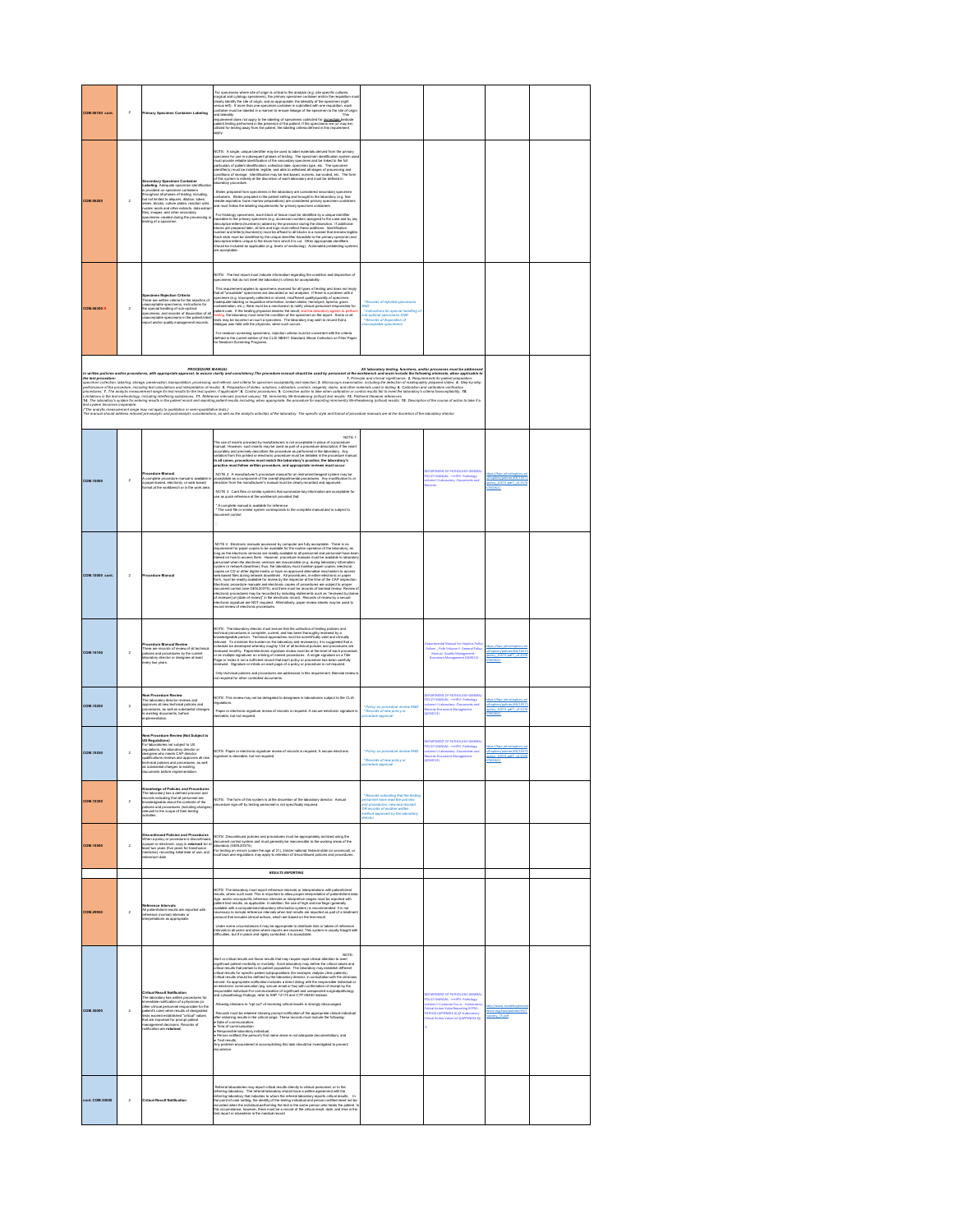| <b>COM.30100</b>        | f.             | <b>Critical Result Read-Back</b><br>When critical results are communicated<br>When critical results are communicated<br>requested and recorded.                                                                                                                                                                                                       | NOTE: Transmission of critical results by electronic means (eg /FAX or computer) is<br>acceptable. If critical results are transmitted electronically, the laboratory must confirm<br>receipt of the result by the intended recipien<br>ecessary.<br><b>REAGENTS</b>                                                                                                                                                                                                                                                                                                                                                                                                                                                                                                                                                                                                                                                                                                                                                                                                                                                                                                                                                                                                                                                                                                                                                                                                                                                                                                                  | * Records of critical result<br>offication, including read-back as<br>ecessary                                                                                                                                                                                                                                                  |                                                                                                                                                                                       |  |
|-------------------------|----------------|-------------------------------------------------------------------------------------------------------------------------------------------------------------------------------------------------------------------------------------------------------------------------------------------------------------------------------------------------------|---------------------------------------------------------------------------------------------------------------------------------------------------------------------------------------------------------------------------------------------------------------------------------------------------------------------------------------------------------------------------------------------------------------------------------------------------------------------------------------------------------------------------------------------------------------------------------------------------------------------------------------------------------------------------------------------------------------------------------------------------------------------------------------------------------------------------------------------------------------------------------------------------------------------------------------------------------------------------------------------------------------------------------------------------------------------------------------------------------------------------------------------------------------------------------------------------------------------------------------------------------------------------------------------------------------------------------------------------------------------------------------------------------------------------------------------------------------------------------------------------------------------------------------------------------------------------------------|---------------------------------------------------------------------------------------------------------------------------------------------------------------------------------------------------------------------------------------------------------------------------------------------------------------------------------|---------------------------------------------------------------------------------------------------------------------------------------------------------------------------------------|--|
| COM.30250               | $\overline{2}$ | Reagent Storage<br>Tests<br>For waived tests, the laboratory follows<br>manufacturer instructions for handling a<br>storing reagents, cathidges, lest cards,                                                                                                                                                                                          | NOTE: There is no requirement to routinely label individual containers with "date operard";<br>however, a new expiration date must be recorded if opering the container changes the<br>expiration date, storage requirement, etc.<br>If the manufacturer defines a required storage temperature range, the temperature of<br>storage areas must be monitored daily. Refer to the Temperature-Dependent Instrument<br>Equipment, and Environment section of the checklas f<br>If the laboratory identifies a problem with a reagent that was used for patient testing (eg.<br>expired vial or reagent subjected to unecceptable storage conditions, etc.), the laboratory<br>must evaluate the potential impact on patient test results and retain records of the evalu<br>and actions taken<br>The remaining checklist requirements in the REAGENTS section do not apply to<br>gived tests.                                                                                                                                                                                                                                                                                                                                                                                                                                                                                                                                                                                                                                                                                           | * Records of reagent storage<br>lendling consistent with<br>nenufacturer's instructions,<br>cluding refrigerator, freezer and                                                                                                                                                                                                   |                                                                                                                                                                                       |  |
| <b>COM.30300 R</b>      | $\overline{2}$ | <b>Reagent Labeling</b><br>Reagents, calibrators, controls, stains,<br>chemicals, and solutions are properly<br>labeled, as applicable and appropriate, with<br>the following elements.<br>1. Content and quantity, concentration or<br>2. Storage requirements<br>3. Date prepared, filtered or reconstituted<br>by laboratory<br>4. Expiration date | NOTE: The above elements may be recorded in a log (paper or electronic) rather then on<br>the contents of metallicity providing the contention in the distinguishing was the content of<br>model in our conduct in the conduct spac<br>This requirement also applies to the labeling of chemicals used in the laboratory to prepar<br>reagents or during the preanslytic and analytic phases of the testing process. Requirer<br>relating to precautionary labeling for hazardous chemicals are included in the Chemical<br>.<br>arbi<br>Safety section of the Laboratory General Checklist                                                                                                                                                                                                                                                                                                                                                                                                                                                                                                                                                                                                                                                                                                                                                                                                                                                                                                                                                                                           | * Written procedure defining<br>Ilements and requirements for<br>recent lebeling                                                                                                                                                                                                                                                | PARTMENT OF PATHOLOGY GENERA<br>DEPARTMENT OF PATROLUGH GENER<br>OLICY MANUAL: -==11PO- Pathology<br>iolume II - Greral Policy Manual:Safe<br>ind Facilities Chemical Labeling Policy |  |
| COM.30350               | $\bar{2}$      | Reagent Storage and Handling<br>All reagents (eg, chemicals, stains) media<br>are stored and handled as defined by the<br>laboratory and following the manufacturer's<br>instructions.                                                                                                                                                                | NOTE: Reagents and media must be stowd and handled in a manner that will prevent<br>emironmentally-induced alterations that could affect reagent stability and test performance.<br>Prepared teagents must be properly stored, mixed<br>If the manufacturer defines a required storage temperature range, the temperature of<br>storage areas must be monitored daily. Refer to the Temperature-Dependent Instrument<br>Equipment, and Environment section of the checklist<br>cording temperature.<br>If the laboratory identifies a problem with a neagent that was used for patient testing ( <b>eg</b><br>supived vial or reagent subjected to unecosptable storage conditions, etc.), the laboratory<br>must evaluate the potential impact o                                                                                                                                                                                                                                                                                                                                                                                                                                                                                                                                                                                                                                                                                                                                                                                                                                     | * Records of reagent storage and<br>endling consistent with<br>nenufacturer's instructions<br>cluding refrigerator, freezer and                                                                                                                                                                                                 |                                                                                                                                                                                       |  |
| COM 30400 B             | $\overline{2}$ | Reagent Expiration Date<br>All reagents (eg, chemicals, stains, media,<br>48 reagents (eg, chemicals, stains, media,<br><mark>antibodies))</mark> are used within their indicated<br>axpiration date.                                                                                                                                                 | NOTE: Expiration dates assigned by a manufacturer must be observed. The laboratory must<br>assign an expiration date if an expiration date is not provided by the manufacturer. The laboratory must been the assigned expiration date on known stability, frequency of use,<br>laboratory must been the assigned expiration<br>ion service laboratories may use rare reagents (ie, rare antis<br>l'innerfication service laborationne may use mer una perse mui se concellato del proto their<br>et cella lo chiarmine the specificity of red cell antigens and antibodies) beyond their<br>episition date if appropriate positive an<br>The laboratory must new environment of origining acceptable performation of engineers of containing<br>abonatories may satisfy confirmation of origining acceptable performation<br>yssogy, secolaume may easily constitution of case material containing suitable<br>until the excitation date by technical assessment of case material containing suitable<br>sterial for eve<br>.<br>revaluation of stains, or by use of suitable control specimens.<br>as not subject to US regulations and military laboratories in overseas locations,<br>wy use expired reagents only under the following circumstances: 1) The reagents are<br>may as we see of distinct and contains the term of the state and the state of the state of the state of the state of the state of the state of the state of the state of the state of the state of the state of the state of<br>Laboratories subject to US regulations must not use expired reagents. | Mitten procedure for evaluating<br>gents and media lacking<br>nufacturer's expiration date AND<br>* Records confirming acceptability<br>of any reagent used beyond its<br>spiration date de jurisdictions<br>hare allowed)                                                                                                      |                                                                                                                                                                                       |  |
| <b>COM.30450 R</b>      | $\bar{2}$      | <b>Jew Reagent Lot Confirmation of</b><br>Acceptability<br>New reagent lots and shipments are<br>checked against <b>previous</b> reagent lots<br>with suitable reference material before or<br>nt into m<br>urrently with being placed in service                                                                                                     | NOTE: The purpose of this check is to confirm that the use of new reagent lots and<br>shipmentis do not affect patient results. Matrix interferences between different lots of<br>reagents may impact the calibration status of instruments and consistency of patient results.<br>Improper storage conditions during shipping of reagents may have a negative impact on the<br>ability to perform or exhibit the same levels of reactivity as intended.<br>e minimum extent of the reagent check is described below; however, the check must be<br>at as extensive as described in the manufacturer's instructions.<br>Qualitative: For qualitative nonwaived tests, minimum cross-checking includes retesting at<br>least one positive and negative sample with known reactivity against the new reagent lot. A<br>weakly positive sample is recommended i<br><b>vealdy</b> posi<br>hat fashion<br>Examples of suitable reference materials for qualitative tests include<br>1. Positive and negative patient samples tested on a previous lot;<br>2. Previously tested proficiency testing materials<br>$\mathcal{L}$ , the womany issues protesters y surany mass and $\mathcal{L}$ . The state of the state of the state of the protein and proteinal comparation of the state of the state of the state of the state of the state of the state<br>For flow cytometry reagents, please refer to the Reagents section of the Flow Cytometry                                                                                                                                       | * Written procedure for the<br>confirmation of acceptability of ne<br>lots and shipments, with defined<br>acceptability criteria AND<br>completed in the catalogics of<br>* Records for the introduction of<br>lew lots and shipments, including<br>of number(s) tested and compari<br>of reaults to the acceptebility criteria |                                                                                                                                                                                       |  |
| <b>COM.30450 R cont</b> | $\overline{2}$ | New Reagent Lot Confirmation of<br>Acceptability                                                                                                                                                                                                                                                                                                      | Quantitative: For quantitative nonwaived tests, patient specimens should be used to<br>compare a new lot against the previous lot, when possible. Manufactured materials, such as<br>proficiency testing (PT) or QC materials may be affected by matrix interference between<br>positionry interior ( $\mathbb{R}^n$ ) as OC mutuals may be differently materials the material materials of the states of the state of the state of the state of the state of the state of the state of the state of the state of t<br>or mercourspectrum and monocours communications are material in the material is affermed in the package<br>Entert or by the method manufacturer to be commutable with patient specimens for the package<br>insert o<br>method<br>6.00<br>o. ب.<br>material used to test the current lot is adequate alone to check a new shipment of the same<br>reagent lot, as there alroad be no change in potential matrix interactions between the QC<br>material and different shipments of the alreat sit number of seapers.<br>Cor hematology analyzers, reservoirs containing besting neaper                                                                                                                                                                                                                                                                                                                                                                                                                                                                          |                                                                                                                                                                                                                                                                                                                                 |                                                                                                                                                                                       |  |
| <b>COM.30500</b>        | $\,$ 2         | Reagent Kit Components<br>If there are multiple components of a<br>reagent kit, the laboratory uses components<br>of reagent kits only within the kit lot unicals<br>of reagent kits only within the kit lot unicals<br>of renvise specified                                                                                                          |                                                                                                                                                                                                                                                                                                                                                                                                                                                                                                                                                                                                                                                                                                                                                                                                                                                                                                                                                                                                                                                                                                                                                                                                                                                                                                                                                                                                                                                                                                                                                                                       | * Written policy defining allowable<br>sceptions for mixing kit<br>sares from 16th                                                                                                                                                                                                                                              |                                                                                                                                                                                       |  |
|                         |                |                                                                                                                                                                                                                                                                                                                                                       | <b>INSTRUMENTS AND EQUIPMENT</b><br>A variety of insti<br>tabuments and equipment are used to support the perform<br>res. Examples of equipment include, but are not limited to<br>i, incubators, heat blocks, refrigerators, freezers. biolivrine<br>ence of analytic<br>ited to ce<br>microscopes, incubators, heat blocks, refrigerators, freezers, biological safety cabinets,<br>furne hoods, glassware, pipettes, etc. This section contains general requirements that<br>spoty to most laboratory sections and spee o<br>for any additional instrument and equipment requirement<br>checklists, as applicable<br>nts found in the discipline specifi                                                                                                                                                                                                                                                                                                                                                                                                                                                                                                                                                                                                                                                                                                                                                                                                                                                                                                                           |                                                                                                                                                                                                                                                                                                                                 |                                                                                                                                                                                       |  |
| <b>COM.30525</b>        | $\overline{2}$ | Maintenance and Function Checks -<br>Maintenance and Function Checks -<br>Walved Tests<br>For waived tests, the laboratory follows<br>manufacturer's instructions for instrument<br>and equipment maintenance and function<br>checks.                                                                                                                 | INSTRUMENT AND EQUIPMENT MAINTENANCE/FUNCTION CHECKS<br>The remaining checklist requirements in the INSTRUMENT AND EQUIPMENT MAINTENANCE/FUNCTION CHECK section do not apply to waived tests.                                                                                                                                                                                                                                                                                                                                                                                                                                                                                                                                                                                                                                                                                                                                                                                                                                                                                                                                                                                                                                                                                                                                                                                                                                                                                                                                                                                         | * Military Arry<br>menufacturer's in<br>menufacturer's in<br>Mecords for ins<br>instructions for each<br><b>Averaged Son</b><br>intenance and function checks as<br>cuired by the manufacturer                                                                                                                                  |                                                                                                                                                                                       |  |
| <b>COM.30550</b>        | $\,$ 2 $\,$    | sentEquipment Performance<br>.<br>The performance of all instruments and<br>equipment is verfied prior to initial use,<br>after major maintenance or service, and<br>after relocation to ensure that they run<br>according to expectations.                                                                                                           | NOTE: Instrument/equipment performance verification (NOT to be confused with validation<br>$\sim$ . In measurement performance specifications) includes processes to verify that well-adopted into the state method performance specifications) includes processes to verify that the interacted and equipment perform acc<br>If instruments or equipment are moved, the laboratory must perform appropriate function<br>checks to ensure that they were not adversely affected by the relocation process or changes<br>due to the new environment. This does not apply to portable equipment used following the<br>lue to the new environment.<br>nerufacturer's instructions.                                                                                                                                                                                                                                                                                                                                                                                                                                                                                                                                                                                                                                                                                                                                                                                                                                                                                                       | Written procedure to verify pro<br><b>anctioning of instrument</b><br>quipment prior to initial<br>nte and<br>de, after major maintenance<br>ervice, and after relocation AND<br>* Records of appropriate function<br>icka                                                                                                      |                                                                                                                                                                                       |  |
| <b>COM.30575</b>        | $\overline{2}$ | ment Operation<br>There are written procedures for start-up,<br>rperation and shutdown of instruments and<br>rquipment, as applicable                                                                                                                                                                                                                 | NOTE: These procedures must readily be available to the operator in the immediate vicinity<br>of the instrument, and ideally shootd include a procedure for emergency atutidown and for<br>handling workload during instrument downt                                                                                                                                                                                                                                                                                                                                                                                                                                                                                                                                                                                                                                                                                                                                                                                                                                                                                                                                                                                                                                                                                                                                                                                                                                                                                                                                                  |                                                                                                                                                                                                                                                                                                                                 |                                                                                                                                                                                       |  |
| <b>COM.30600</b>        | $\bar{2}$      | <b>Maintenance/Function Checks</b><br>Annoncéste maintenance and function<br>checks are performed and records reta<br>for all instruments (eg. analyzers) and<br>equipment (e.g. centrifuges) following a<br>defined schedule, at least as frequent as<br>specified by the manufacturer.                                                              | <b>NOTE: There must be a schedule and procedure available to testing personnel for<br/>appropriate function checks and maintenance. These may include (but are not limite<br/>income advances monitorized and onerdinal checks. The proc</b><br>vezza, come mais se a acresua ara processure available lo teatro;<br>appropriate (nacion checke and maintenance. These may include (t<br>clearing, electronic, mechanical and operational checke. The proces<br>be as thorough and as f<br>ted to)<br>Function checks should be designed to detect drift, instability, or malfunction, before the<br>roblem is allowed to affect test results.<br>.<br>For equipment that has no standard frequency or requirement for maintenance and functio<br>checks, each laboratory should establish a schedule and procedure that reasonably reflects<br>the workload and specifications of its eq                                                                                                                                                                                                                                                                                                                                                                                                                                                                                                                                                                                                                                                                                             |                                                                                                                                                                                                                                                                                                                                 |                                                                                                                                                                                       |  |
| <b>COM.30625</b>        | $\,$ 2 $\,$    | <b>Function Check Tolerance Limits</b><br>Tolerance limbs for acceptable function<br>Tolerance limbs for acceptable function<br>equipment wherever appropriate, with<br>records of action when the limits are<br>exceeded.                                                                                                                            | .<br>NOTE: The defined tolerance limits must follow the manufacturer's specified limits. Function<br>checks must be within the defined tolerance limits prior to use for texting patient samples.<br>The action related to tests that have an approved Individualized Quality Control Plan (IQCP)<br>must include an assessment of whether further evaluation of the risk assessment and quality<br>control plan is needed based on problems identified (e.g. trending for repeat failures, etc.).                                                                                                                                                                                                                                                                                                                                                                                                                                                                                                                                                                                                                                                                                                                                                                                                                                                                                                                                                                                                                                                                                    |                                                                                                                                                                                                                                                                                                                                 |                                                                                                                                                                                       |  |
| <b>COM.30650</b>        | $\overline{2}$ | Instrument Troubleshooting<br>Instructions are provided for minor<br>troubleshooting and repairs of instruments<br>(such as manufacturer's service manual).                                                                                                                                                                                           |                                                                                                                                                                                                                                                                                                                                                                                                                                                                                                                                                                                                                                                                                                                                                                                                                                                                                                                                                                                                                                                                                                                                                                                                                                                                                                                                                                                                                                                                                                                                                                                       |                                                                                                                                                                                                                                                                                                                                 |                                                                                                                                                                                       |  |
| <b>COM.30675</b>        | $\overline{2}$ | Instrument and Equipment Records<br>Instrument and equipment maintenance,<br>function check, performance welfication,<br>and service and repair records (or copies)<br>are promptly available to, and usable by, the<br>chrical staff operating the equipment                                                                                         | NOTE: Effective utilization of instruments and equipment by the bechrical staff depends<br>upon the prompt availability of the records (copies are acceptable) to delete themas or<br>malfunctions. Off-aite storage, such as with c                                                                                                                                                                                                                                                                                                                                                                                                                                                                                                                                                                                                                                                                                                                                                                                                                                                                                                                                                                                                                                                                                                                                                                                                                                                                                                                                                  |                                                                                                                                                                                                                                                                                                                                 |                                                                                                                                                                                       |  |
| <b>COM.30680</b>        | $\bar{2}$      | Microscope Maintenance<br>Microscope Matritenance<br>Vicroscopes are clean, adequate (e.g. low,<br>high dry and oil immersion lenses as<br>appropriate for the intended use), optically<br>aligned, and properly maintained with<br>records of preventive maintenance at least<br>mush                                                                | NOTE: Koshier illumination muat be maintained for optimal resolution. Phase contrast<br>microscopy should be available when indicated (e.g. manual platelet counting, urinalysis<br>microscopy).                                                                                                                                                                                                                                                                                                                                                                                                                                                                                                                                                                                                                                                                                                                                                                                                                                                                                                                                                                                                                                                                                                                                                                                                                                                                                                                                                                                      |                                                                                                                                                                                                                                                                                                                                 |                                                                                                                                                                                       |  |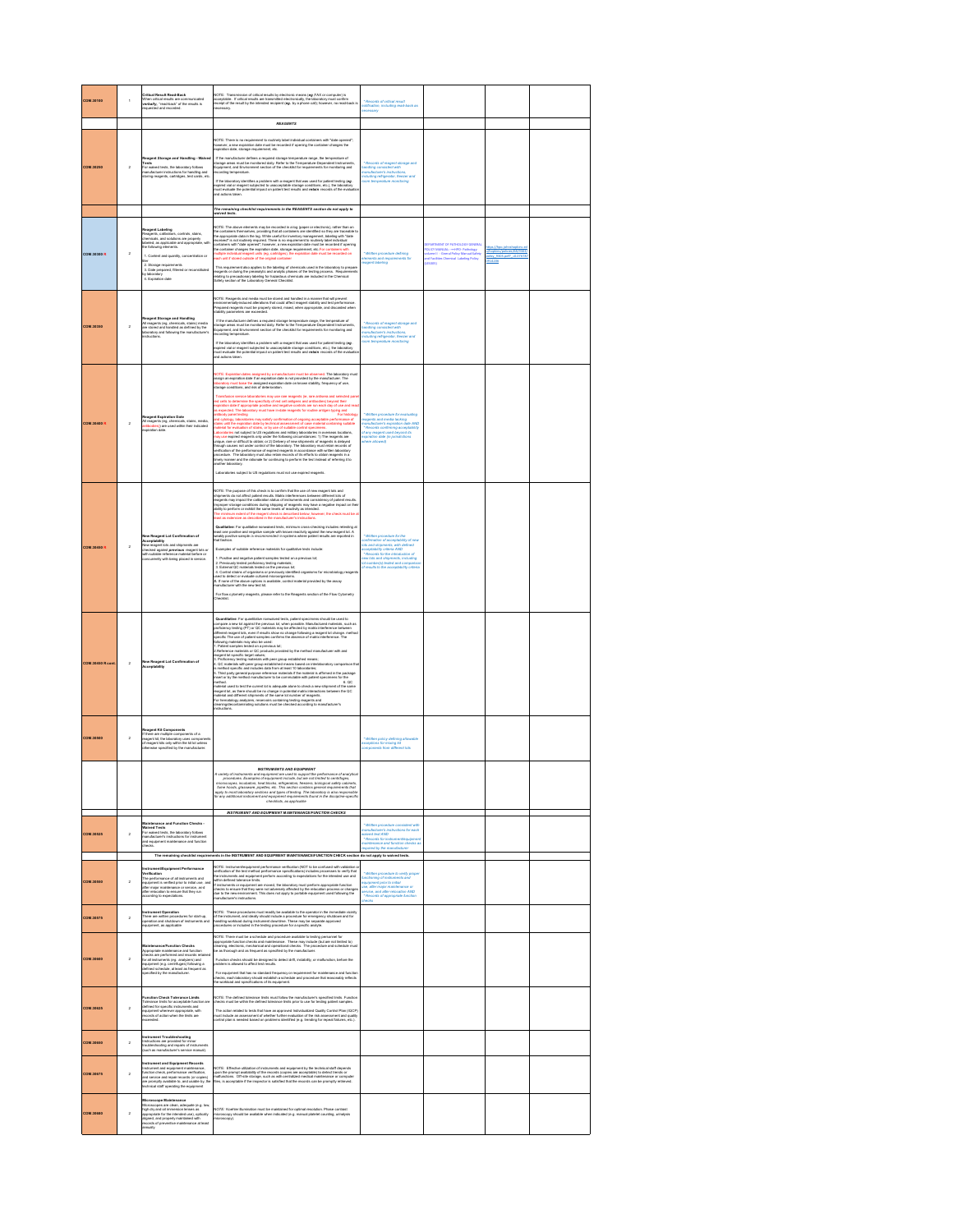| <b>COM.30685</b>       | $\bar{2}$      | Microscopes for Fluorescence Testing<br>The microscopes var vitameterical resting<br>The microscopes used for fluorescence<br>testing are monitored to ensure sufficient<br>light source intensity, and are used with<br>liters and slides appropriate to, and verifie<br>in conjunction with, the test(s) being                                                                                                         | NOTE: Having a process to track the length of time the bulb is in use and limit bulb usage<br>hissed on the manufacturer's recommendations (as annifolded) is an enterrole of an<br>VOTE : Neuron a processa la traca de la material de la lla esta una esta llenta de la comparación de la materia<br>La material de la material de la material de la material de la material de la material de la material de la<br>Th                                                                                                                                                                                                                                                                                                                                                                                                                                                                                                                                                                                                                                  | Records of microscope m<br>wo<br>Witten test procedures describing<br>he filters and slides used                                                                                                                    |                                                                                                                                                                                                                                |                                                                                      |  |
|------------------------|----------------|--------------------------------------------------------------------------------------------------------------------------------------------------------------------------------------------------------------------------------------------------------------------------------------------------------------------------------------------------------------------------------------------------------------------------|-----------------------------------------------------------------------------------------------------------------------------------------------------------------------------------------------------------------------------------------------------------------------------------------------------------------------------------------------------------------------------------------------------------------------------------------------------------------------------------------------------------------------------------------------------------------------------------------------------------------------------------------------------------------------------------------------------------------------------------------------------------------------------------------------------------------------------------------------------------------------------------------------------------------------------------------------------------------------------------------------------------------------------------------------------------|---------------------------------------------------------------------------------------------------------------------------------------------------------------------------------------------------------------------|--------------------------------------------------------------------------------------------------------------------------------------------------------------------------------------------------------------------------------|--------------------------------------------------------------------------------------|--|
| <b>COM SORRON</b>      | $\overline{2}$ | Micrometer<br>The ocular micrometer (when required) is<br>calibrated for the microscope(s) and the<br>alibrated for the microscope(s) and the<br>pecific objective(s) with which it is used.                                                                                                                                                                                                                             | $\begin{split} & \text{Re}(T_0, \mathcal{H}_0) \text{ is a constant in required for each type of length } \mathcal{H}_0 \\ & \text{of the order of the number of variables } \mathcal{H}_0 \\ & \text{of the order of the number of variables } \mathcal{H}_0 \\ & \text{of the number of variables } \mathcal{H}_0 \\ & \text{for } \mathcal{H}_0 \\ & \text{for } \mathcal{H}_0 \\ & \text{for } \mathcal{H}_0 \\ & \text{for } \mathcal{H}_0 \\ & \text{for } \mathcal{H}_0 \\ & \text{for } \mathcal{H}_0 \\ & \text{for } \mathcal{H}_0 \\ & \text{for } \mathcal{H}_0 \\ & \text$<br>ptics of the microscope (eg, change in objective or ocular lens) requires recalibr<br>there are no changes to a particular microscope's optical components, there is no need to<br>check calibration                                                                                                                                                                                                                                                           | Rennels of initial nethration and<br>calibration, if applicable                                                                                                                                                     |                                                                                                                                                                                                                                |                                                                                      |  |
| <b>COM.30700</b>       | $\bar{2}$      | <b>Thermometric Standard Device</b><br>An appropriate thermometric standard<br>device of lenown accuracy (certified to<br>NIST Standards or traceable to NIST<br>Standards) is available.<br>ed to me                                                                                                                                                                                                                    | Thermometers<br>NOTE: Thermometric standard devices must be recalibrated, recentified, or replaced prior to<br>the date of expiration of the guarantee of calibration or they are subject to requirements for<br>Thermometers should be periodically evaluated for demage (e.g. separation of columns).<br>Thermometers with obvious damage must be rechecked for continued use.                                                                                                                                                                                                                                                                                                                                                                                                                                                                                                                                                                                                                                                                          | * Thermometer certificate of<br>ccurecy AND<br>* Policy for the use of thermo<br>and you are use of thermometer<br>wher the date of expiration of the<br>quarentee of calibration and records<br>if recertification |                                                                                                                                                                                                                                | hapkins (policies /68/2295)<br>olcy 22952.odf7 +0.432<br>9311223                     |  |
| <b>COM.30725</b>       | $\bar{2}$      | Non-certified Thermometers<br>All non-certified thermometers in use are<br>checked against an appropriate<br>thermometric standard device before initial<br>zee and as defined by laboratory policy.                                                                                                                                                                                                                     | .<br>NOTE: Non-certified thermometers used in transfusion medicine, including blood-warm<br>thermometers, must be checked at least annually.<br>If digital or other displays of temperatures on equipment are used for daily monitoring, the<br>laboratory must verify that the readout is accurate. The display must be checked initially and<br>following manufacturer's instructi                                                                                                                                                                                                                                                                                                                                                                                                                                                                                                                                                                                                                                                                      | * Written procedure defini<br>enfication of non-certified<br>hermometers AND<br>* Written policy for recheck<br>centled m<br>eters AND<br>-<br>Records of verification                                              | <b>EPARTMENT OF PATHOLOGY GENERAL</b><br><b>QUEYMANUAL: - HIPO- Pathology</b><br>MICY MANUAL: Henexi<br>  Martiell - General Policy<br>  Henry Temperatu<br>must Or<br><b>Operations: Temperature</b><br>Ing Systems (OPERDO3) | Propising foot clien /68/2295<br>olcy 22952.od? +0.432<br>0011223                    |  |
|                        |                |                                                                                                                                                                                                                                                                                                                                                                                                                          | Temperature-Dependent Instruments, Equipment, and Environments                                                                                                                                                                                                                                                                                                                                                                                                                                                                                                                                                                                                                                                                                                                                                                                                                                                                                                                                                                                            |                                                                                                                                                                                                                     |                                                                                                                                                                                                                                |                                                                                      |  |
| <b>COM.30750</b>       | $\bar{2}$      | Temperature Checks<br>Femperatures are checked and recorded<br>each day of use for all temperature-<br>dependent equipment and environments<br>using a calibrated thermometer.                                                                                                                                                                                                                                           | Temperature-dependent equipment (eg. refrigerators, freezers, incubators) containing<br>reagents and/or patent/class typociness must be monitored daily, as equipment failures<br>could affect accuracy of patienticlent test result<br>tould ann<br>zied for procedur<br>or dry baths, them<br>herepidure.<br>If specific instruments, equipment, kits, or supplies have specified ambient temperature<br>ranges for proper operation, storage, or use, there must be records that the specified<br>ambient temperature is maintained and correcti<br>nceeded.<br>Temperatures may be recorded either manualy, or using a recording device or system by:<br>1) recording the runnerical lemperature, or 2) placing a mark on a graph that corresponds to<br>runnerical temperature. If temperatures ar<br>If an automated (including remote) temperature monitoring system is used instead of<br>minimal temperature monitoring, laboratory personnel must have compony immediate access<br>to the temperature data so that appropriate connec<br>vatern |                                                                                                                                                                                                                     | <b>INT OF PATHOLOGY GENERAL</b>                                                                                                                                                                                                | ps://hpo.johnshopk<br>hopkins/policies/68/2295<br>olcy_22952.pdf?_=0.432<br>03311223 |  |
| <b>COM.30750 cont.</b> | $\,$ 2 $\,$    | <b>Temperature Checks</b>                                                                                                                                                                                                                                                                                                                                                                                                | If a minimum<br>huminorium Beamornian is used to perform continuous monitoring of<br>mergentizana behaves also jumperative matricipa or following a information (equilibrium)<br>successful To environ constant the specifical points<br>aing a continuous monitoring system or a maximum/minimum thermometer. Thermal<br>containers within the freezer may be used.<br>Patient samples may be stored in a frost-free freezer only if protected from thaving. The<br>laboratory must retaile records showing that the temperatures stay within the defined ran                                                                                                                                                                                                                                                                                                                                                                                                                                                                                            |                                                                                                                                                                                                                     |                                                                                                                                                                                                                                |                                                                                      |  |
| <b>COM.30775</b>       | $\bar{2}$      | Temperature Range<br>Acceptable ranges have been defined for<br>Acceptable rations revealed equipment and<br>all temperature-dependent equipment and<br>environments (including test-dependent<br>ambient temperature) in accordance with th<br>nancfacturer's instructions                                                                                                                                              |                                                                                                                                                                                                                                                                                                                                                                                                                                                                                                                                                                                                                                                                                                                                                                                                                                                                                                                                                                                                                                                           | * Temperature log or record with<br>defined acceptable range                                                                                                                                                        | PARTMENT OF PATHOLOGY GENERAL<br>WCY MANUAL: -=HIPO- Pathology<br>Iume II - General Policy<br>Inual Operations: Temperature<br>Initiaring Systems (OPERDO3)                                                                    | hapkins /policies/68/2295<br>olcy 22952.odf7 +0.432<br>1311223                       |  |
| <b>COM.30800</b>       | $\,$ 2 $\,$    | <b>Femperature Corrective Action</b><br>There is evide<br>ce of corrective action tal<br>f acceptable temperature ranges for<br>amperature-dependent equipment and<br>environmental temperatures are exceeded<br>including evaluation for adverse effects.                                                                                                                                                               | NOTE: If acceptable temperature ranges are exceeded, stored reagents, controls,<br>calibrators, etc. must be checked to confirm the accuracy or quality of the material before<br>use, with records retained. The check should follo<br>VOLUMETRIC GLASSWARE AND PIPETTES                                                                                                                                                                                                                                                                                                                                                                                                                                                                                                                                                                                                                                                                                                                                                                                 |                                                                                                                                                                                                                     | <b>PARTMENT OF PATHOLOGY GENERA</b>                                                                                                                                                                                            | Proplémy footboles /68/22952<br>policy 22952.pdf? +0.4325<br>0011223                 |  |
| <b>COM.30810</b>       | $\overline{2}$ | Volumetric Glassware Accuracy and<br><b>.</b><br>Glass volumetric pipelles and other<br>Glass volumetric pipelles and other<br>glassware used for volumetric dispensing<br>guanovaria unen tro vontenerare capararray<br>purposes are of certified accuracy (Class<br>A), er if non-Class A pipethes and glassware<br>are used, they are checked for accuracy<br>and reproducibility initially and according to<br>the m | .<br>NOTE: The following Table shows the American Society for Testing and Materials' calib<br>Nominal Capacifications for Class A volumetric pipettes<br>Nominal Capacity (mL)<br><b>Jominal Capacity (mL)</b><br>$05 - 2$<br>0.006<br>$\frac{0.01}{0.02}$<br>$\frac{3-7}{3-10}$<br>$15 - 30$<br>0.03<br>40 - 50<br>100<br>$0.05$<br>0.08<br>100 km/Chan A pipeline. Pipelin checko muzika performed following manufactancie<br>Toy Novo Chan A pipeline. Pipelin checko muzika performed following manufactancie<br>Superinventic, colorented crise velocity and procedures. A<br>                                                                                                                                                                                                                                                                                                                                                                                                                                                                       | " Pipettes and glassware marked<br>Jass A OR a NIST certificate OR<br>" Records of initial and orgoing<br>erification of non-Class A pipette<br>ind glassware accuracy and<br>eproducibility                        |                                                                                                                                                                                                                                |                                                                                      |  |
| <b>COM.30820</b>       | $\overline{2}$ | ve Pipette Accuracy and<br><b>Reproducibility</b><br>Pipellies used for quantitative dispensing<br>(eg, adjustable volume, micropipettes,<br>diutors, and analytic instruments with<br>integral automatic pipettons) are checked fo<br>accuracy and reproducibility initially and<br>according to the manufacturer's                                                                                                     | NOTE: The initial calibration may be performed by the manufacturer or other outside facility.<br>NOTE: The valuation fund and substitute the presentation of the monodological fields and the state of the state of the state of the state of the state of the state of the state of the state of the state of the state of th                                                                                                                                                                                                                                                                                                                                                                                                                                                                                                                                                                                                                                                                                                                            | rocedure for checking th<br>rd reproducibility of<br>* Written pro<br>Iccuracy and<br>Ipelfes AND                                                                                                                   |                                                                                                                                                                                                                                |                                                                                      |  |
|                        |                | recommended interval, or at least annually if<br>not specified, and the results are recorded.                                                                                                                                                                                                                                                                                                                            | veconnements in not applicable for pre-calibrated inoculation loops that are used in the<br>direct plating of clinical specimens such as urine cultures.:                                                                                                                                                                                                                                                                                                                                                                                                                                                                                                                                                                                                                                                                                                                                                                                                                                                                                                 | * Records of initial and origo<br>infication of pipede accu<br>roducibility                                                                                                                                         |                                                                                                                                                                                                                                |                                                                                      |  |
| <b>COM.30830</b>       | $\,$ 1 $\,$    | calibrated glass pipelles are not required.                                                                                                                                                                                                                                                                                                                                                                              | Measuring Devices<br>The use of last process measuring devices<br>Just as a collar process measuring devices $ _{\rm NDE}$ in contrast with the more stringest accuracy requirements of giass pipetes. ASTM<br>section as compared in the s                                                                                                                                                                                                                                                                                                                                                                                                                                                                                                                                                                                                                                                                                                                                                                                                               |                                                                                                                                                                                                                     |                                                                                                                                                                                                                                |                                                                                      |  |
| <b>COM.30840</b>       | $\,$ 2 $\,$    | <b>Pipette Carryover</b><br>The laboratory evaluates its automatic<br>pipetting systems for carryover.                                                                                                                                                                                                                                                                                                                   | NOTE: The also matery must have written procedures for evaluating whether carryson effects in typical properties in the system of the system of the system of the system of the system of the system of the system of the sys<br>.<br>defined level are detected, then the appropriate course of action must be defined (repeat<br>analysis of subsequent samples, for example).<br>campowr assesses must experiented, us approxime, as past of the transit example.<br>Instantantic, as appropriate, the simple component and the experimental by instrument<br>manufacturiers, as appropriate, Dompower stations about                                                                                                                                                                                                                                                                                                                                                                                                                                  | * Record of carvover studies at<br>efined free                                                                                                                                                                      |                                                                                                                                                                                                                                |                                                                                      |  |
| <b>COM.30860</b>       | $\mathbf{1}$   | <b>alytical Balance Mainten</b><br><b>Analytical balances are cleaned, serviced</b><br>and checked at least annually by quali<br>ervice personnel.                                                                                                                                                                                                                                                                       | <b>Analytical Balances</b>                                                                                                                                                                                                                                                                                                                                                                                                                                                                                                                                                                                                                                                                                                                                                                                                                                                                                                                                                                                                                                | * Records of analytical balane<br>necond or energing caneros<br>Service contract or records of<br>chnical baining of in-house                                                                                       |                                                                                                                                                                                                                                |                                                                                      |  |
| <b>COM.30870</b>       | $\mathbf{r}$   | Analytical Balance Mounting<br>Analytical balances are mounted such that<br>vibrations do not interfere with readings.                                                                                                                                                                                                                                                                                                   |                                                                                                                                                                                                                                                                                                                                                                                                                                                                                                                                                                                                                                                                                                                                                                                                                                                                                                                                                                                                                                                           |                                                                                                                                                                                                                     |                                                                                                                                                                                                                                |                                                                                      |  |
| <b>COM.30880</b>       | $\overline{2}$ | Analytical Balance Accuracy<br>Standard weights of the appropriate<br>ANSIASTM Class are available and us<br>for verifying accuracy of analytical balan<br>at defined intervals, with records retains                                                                                                                                                                                                                    | NOTE: The verification of accuracy of the analytical balance must be performed at a defined<br>NGTE, the second statements of the second statement is presented as defined as a definite state of the second statement of the second of the second of the second of the second of the second of the second of the second of                                                                                                                                                                                                                                                                                                                                                                                                                                                                                                                                                                                                                                                                                                                               |                                                                                                                                                                                                                     |                                                                                                                                                                                                                                |                                                                                      |  |
| COM.30890              | $\overline{2}$ | culteration weights for analytical balances<br>re well-maintained (clean, in a covered<br>container, free of corrosion) and appro<br>lifting or handling devices are available                                                                                                                                                                                                                                           | NOTE: Weights must be well-mainteined (covered when not in use, free of corrosion) and<br>rlly be handled by devices that will not leave residual conteninants on the weights. Certified<br>reights will only meet their specifications if maintained in pristine condition.                                                                                                                                                                                                                                                                                                                                                                                                                                                                                                                                                                                                                                                                                                                                                                              |                                                                                                                                                                                                                     |                                                                                                                                                                                                                                |                                                                                      |  |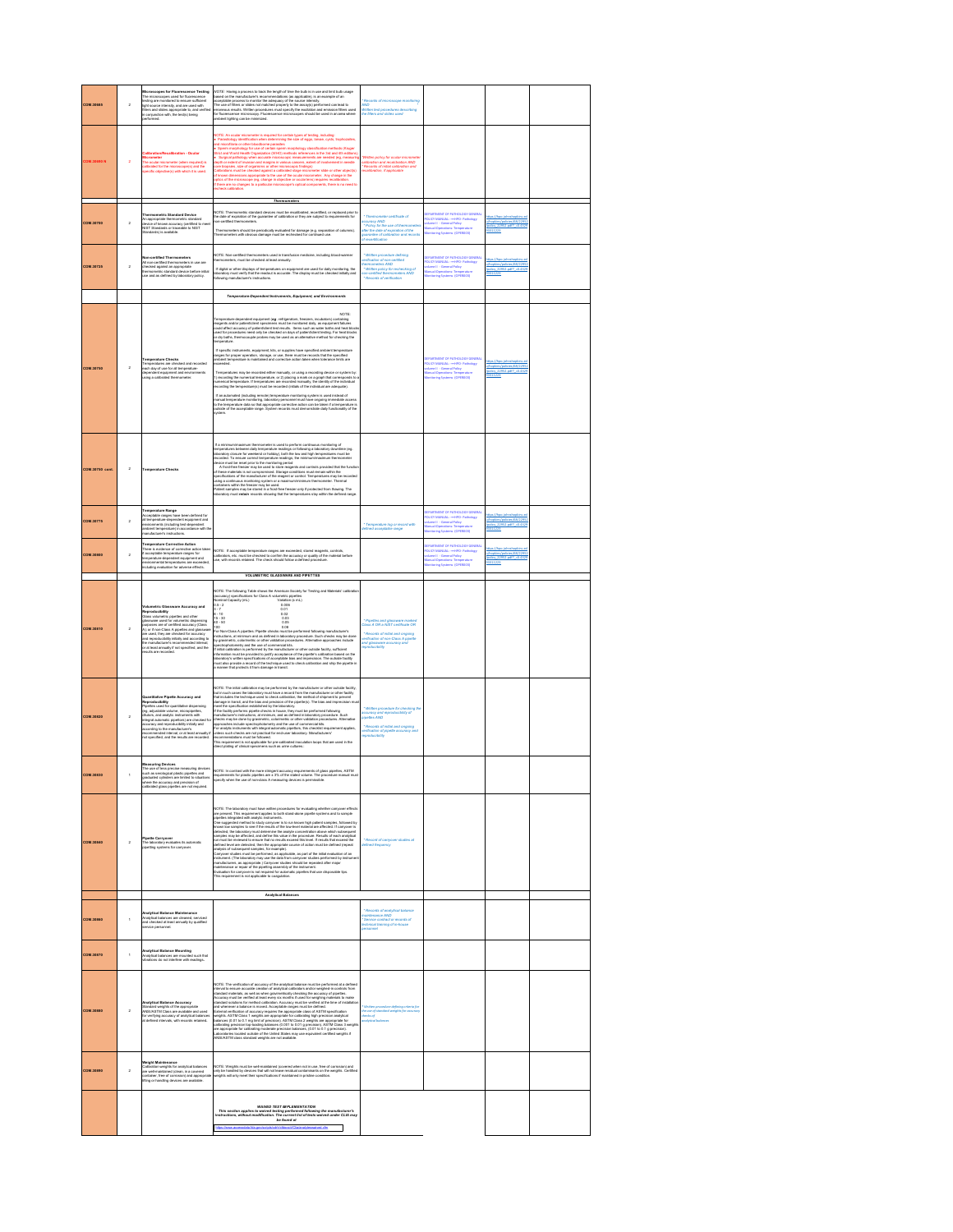| <b>COM.30980</b>     | $\overline{a}$ | Waived Test Implementation and<br>Approval<br>For each waived test, the lab<br>oratory follow<br>For each waived test, the laboratory fobows<br>menufacturer's instructions for the<br>introduction of the instrument or device and<br>introduction of the instrument or device and<br>approved for use by the laboratory director<br>or desig                                                                                                                                                                                                                                                                                                                                                                                                         | NOTE: Waived testing must be performed following the manufacturer's instructions. If the<br>laboratory modifies a waived test, the checklat requirements for high complexity testing<br>apply, including the requirements for valida<br>The laboratory director's signature on the written test procedure may be used to show<br>approval of the test for use in patient testing.                                                                                                                                                                                                                                                                                                                                                                                                                                                                                                                                                                                                                                                                                                                                                                                                                                                                                                                                                                                                                                                                                                                                                                                                                         | * Records of test approve                                                                                                                                                                                                                                                                     |                                                                                                                                                                                       |                                                                    |                                                                                                                                                                |
|----------------------|----------------|--------------------------------------------------------------------------------------------------------------------------------------------------------------------------------------------------------------------------------------------------------------------------------------------------------------------------------------------------------------------------------------------------------------------------------------------------------------------------------------------------------------------------------------------------------------------------------------------------------------------------------------------------------------------------------------------------------------------------------------------------------|-----------------------------------------------------------------------------------------------------------------------------------------------------------------------------------------------------------------------------------------------------------------------------------------------------------------------------------------------------------------------------------------------------------------------------------------------------------------------------------------------------------------------------------------------------------------------------------------------------------------------------------------------------------------------------------------------------------------------------------------------------------------------------------------------------------------------------------------------------------------------------------------------------------------------------------------------------------------------------------------------------------------------------------------------------------------------------------------------------------------------------------------------------------------------------------------------------------------------------------------------------------------------------------------------------------------------------------------------------------------------------------------------------------------------------------------------------------------------------------------------------------------------------------------------------------------------------------------------------------|-----------------------------------------------------------------------------------------------------------------------------------------------------------------------------------------------------------------------------------------------------------------------------------------------|---------------------------------------------------------------------------------------------------------------------------------------------------------------------------------------|--------------------------------------------------------------------|----------------------------------------------------------------------------------------------------------------------------------------------------------------|
|                      |                |                                                                                                                                                                                                                                                                                                                                                                                                                                                                                                                                                                                                                                                                                                                                                        | TEST METHOD VALIDATION AND VERIFICATION - NONWAIVED TESTS see next<br>Tab                                                                                                                                                                                                                                                                                                                                                                                                                                                                                                                                                                                                                                                                                                                                                                                                                                                                                                                                                                                                                                                                                                                                                                                                                                                                                                                                                                                                                                                                                                                                 |                                                                                                                                                                                                                                                                                               |                                                                                                                                                                                       |                                                                    |                                                                                                                                                                |
| <b>COM.40250 R</b>   | $\overline{2}$ | Manufacturer's Instructions<br>The laboratory follows manufacturer's<br>nstructions or provides validation re<br>he test has been modified.                                                                                                                                                                                                                                                                                                                                                                                                                                                                                                                                                                                                            | NOTE: Following manufacturer's instructions includes performing quality control, calibration,<br>calibration verification, and related functions as applicable to the scope of testing. Reagents<br>fluids, and disposable materials<br>If the laboratory modifies manufacturer's instructions, the test is no broger FDA-<br>cleanediapproved, and the modification(s) must be validated by the laboratory. This<br>requirement also applies to laboratories not subject to<br>in the specimen type or collection device are examples of common modifications (see<br>'modification of manufacturer's instructions" in the Definition of Terms). Additional<br>equirements for validation/verification may be found in the discipline-specific checklists<br>For waived and moderately complex tests, if manufacturer instructions are modified,<br>requirements for high complexity testing apply.                                                                                                                                                                                                                                                                                                                                                                                                                                                                                                                                                                                                                                                                                                      | <b>University of Committees</b><br>* Validation records of established<br>formance specifica<br>.<br>Jaccuracy, precision, analytical<br>Jansitivity, analytical specificity<br>isterferences, reference range, and<br>eportable range) of any test that has                                  |                                                                                                                                                                                       |                                                                    |                                                                                                                                                                |
| <b>COM.40300 R</b>   | $\overline{2}$ | Verification of Test Performa<br>and with the formance<br>Specifications - FDA-cleared lappro<br>Tests<br>l'ests<br>Pierz to clinical use of each unmodified FDA<br>cleared or approved test, the laboratory has<br>performed a verification study and prepared<br>settleminassessment of each of the<br>upecifications, as applicable, using a<br>specifi<br>ufficient number of characterize<br>auxecent name<br>aamplea.<br>Analytical precisi<br>1. Analytical<br>3. Reportable rane                                                                                                                                                                                                                                                               | NOTE 1: Accuracy vertile by comparing results to a definitive or reference method, or an examination of the state of the state of the state of the state of the state of the state of the state of the state of the state of<br>or activities within run and between run over a period of time.<br>or activities within run and between run over a person or sme.<br>NOTE 3. The reportable range of an assay is the range of values that the laboratory reports<br>Wolf E. A. ven represents many a community and in the specifical state of the Constant and South Constant and Constant and Constant and Constant and Constant and Constant and Constant and Constant and Constant and Constant<br>is by the labors<br><b>Income testing know</b><br>.<br>NOTE 6: The requirement for a written assessment applies to all tests implemented after<br>June 15, 2009; however, all nonwaived tests must have records of completed analytical<br>verification, regardless of the implementation date. The written assessment must include an<br>evaluation of each component of the verification study, including the acceptability of the data<br>If data include discordant results, there must be a record of the discordance and<br>investigation of any impact on the approval                                                                                                                                                                                                                                                                                                                       | Written procedure for verifying tes<br>nethod performance specifications<br>VVD<br>* Records of verification and write<br>assessment of each comp<br>The fast method performan<br>dons for each test                                                                                          |                                                                                                                                                                                       |                                                                    |                                                                                                                                                                |
| <b>OM.40325N</b>     | $\bar{2}$      | erification of Test Performance<br>Specifications - Tests Approved by an<br>internationally Recognized Regulatory<br>kuthority - Laboratories not Subject to<br>JS Regulations<br>18 Regulations<br>or laboratories not subject to US<br>aguiations, prior to clinical use of each t<br>pproved by an internationally recognize<br>regulatory authority (eg, the European<br>inion's Conformbi Européanne (CE)<br>Airking), the laboratory has performed a<br>verification study and prepared a written<br>seasament of each of the following test<br>whod performance specifications, as<br>pplicable, using a sufficient number of<br>haracterized samples:<br>Analytical accuracy<br>Analytical precision<br>sure analytical test                   | NOTE 1: Accuracy is verified by comparing neutrals as definitive or reference method, or and the comparison method, it is different to the comparison of the comparison of the comparison of the comparison of the comparison<br>or activities within run and between run over a period of time.<br>VOTE 3: The reportable range of an assay is the range of values that the laboratory reports<br>or this assay<br>for this many changes years also validate analytic servativity (tower detection limit) and the NGTs and the NGTs are considered by the server of the NGTs and the NGTs are considered by the SNCTs and the NGTs are the NGTs                                                                                                                                                                                                                                                                                                                                                                                                                                                                                                                                                                                                                                                                                                                                                                                                                                                                                                                                                          | * Written procedure for verifying tea<br>rethod performance specifications<br><b>AND</b><br>*Records of the test method<br>ice spec                                                                                                                                                           |                                                                                                                                                                                       |                                                                    |                                                                                                                                                                |
| nt.COM.403251        |                | <b>Jackington of Test Performan</b><br><b>Specifications - Tests Approved by an<br/>Internationally Recognized Regulatory<br/>Authority - Laboratories not Subject to<br/>Its Requisitions</b><br><b>IS Reg</b><br><b>Bons</b>                                                                                                                                                                                                                                                                                                                                                                                                                                                                                                                         | NOTE 6: If a method is verified by someone other than the laboratory's personnel (eg.<br>minutaclaner's representative), the laboratory mast have records to show that the verifical<br>spectrastics with in-boxe test performance b<br>une 15, 2009; however, all nonwaived tests must have records of completed analytical<br>enfication, regardless of the implementation date. The written assessment must include an<br>valuation of each component of the verification study, including the acceptability of the dat<br>f data include discordant results, there must be a record of the discordance and<br>nvestigation of any impact on the approval of the test for clinical use.                                                                                                                                                                                                                                                                                                                                                                                                                                                                                                                                                                                                                                                                                                                                                                                                                                                                                                                |                                                                                                                                                                                                                                                                                               |                                                                                                                                                                                       |                                                                    |                                                                                                                                                                |
| <b>COM.40350 R</b>   | $\overline{2}$ | Validation of Test Performance<br>Specifications - Modified FDA-<br>cleared/approved Test and LDTs<br>Prior to clinical use of each modified FDA-<br>cleared or approved test and laboratory-<br>developed tests (LDTs), the laboratory has<br>erformed a val<br>rformed a validation study and prepared :<br>itten assessment of each of the following<br>est method performance specifications, as<br>spplicable, using a sufficient number of<br>characterized samples:<br>characterized samples<br>1. Analytical accuracy<br>2. Analytical precision<br>3. Reportable range<br>4. Analytical sensitivity<br>vity flower detection limit<br>Analytical specificity<br>8. Any other performance characteristic<br>required to ensure analytical test | <b>NOTE</b><br>1 For laboratories not subject to US regulations, this requirement also applies to<br>• Tests that are not approved by an internationally recognized regulatory authorit<br>• Approved tests that have been modified by the laborato<br>e. Approved latelli The Michael Bernstein (Statelli by The Michael Office of the Michael De Accuracy is validated by comparing testich to a distribute or included and the comparison restricts that the comparison of the com<br>equivocal samples should not be used.                                                                                                                                                                                                                                                                                                                                                                                                                                                                                                                                                                                                                                                                                                                                                                                                                                                                                                                                                                                                                                                                            | * Written procedure for validating<br>ist method performance<br>pecifications AND<br>rat mentor performance<br>pecifications AND<br>* Records of validation and written<br>ssessment of each component of<br>he test method performance<br>sine.                                              |                                                                                                                                                                                       |                                                                    |                                                                                                                                                                |
| cont.<br>COM.40350 R | $\overline{2}$ | Validation of Test Performance<br>Specifications - Modified FDA-<br>cleared/approved Test and LDTs                                                                                                                                                                                                                                                                                                                                                                                                                                                                                                                                                                                                                                                     | $^{\circ}$ For certain restricts that test readigion analytes (e.g. noti-generation sequencing, F1914, IPC (pcf modes<br>and Diffusion and the set of the set of the set of the set of the set<br>of the set of the set of the set of t<br>LDTs in use prior to July 31, 2016, for which limited validation studies are recorded, ongoing<br>dalla supporting acceptable leat parformance may be used to meet the above minimum<br>sample requirement, unitase the laboratory director has recorded the criteria used to<br>determine the acceptability of a smaller sample size.                                                                                                                                                                                                                                                                                                                                                                                                                                                                                                                                                                                                                                                                                                                                                                                                                                                                                                                                                                                                                         |                                                                                                                                                                                                                                                                                               |                                                                                                                                                                                       |                                                                    |                                                                                                                                                                |
| <b>COM.40350 R</b>   |                | <b>Validation of Tests Performance</b>                                                                                                                                                                                                                                                                                                                                                                                                                                                                                                                                                                                                                                                                                                                 | NOTE 3: Precision is validated by repeat measurement of samples at varying<br>concentrations/ activities within-run and between-run over a period of time.<br>NOTE 4: The reportable range of an assay is the range of values that the laboratory reports<br>for that assay<br>NOTE 5: If multiple identical instruments or devices are in use, there must be records (data<br>$\label{eq:1} \begin{minipage}[t]{0.9\textwidth} \begin{tabular}{p{0.8cm}} \textbf{0.9\textwidth} \begin{tabular}{p{0.8cm}} \textbf{0.9\textwidth} \begin{tabular}{p{0.8cm}} \textbf{0.9\textwidth} \begin{tabular}{p{0.8cm}} \textbf{0.9\textwidth} \begin{tabular}{p{0.8cm}} \textbf{0.9\textwidth} \begin{tabular}{p{0.8cm}} \textbf{0.9\textwidth} \begin{tabular}{p{0.8cm}} \textbf{0.9\textwidth} \begin{tabular}{p{0.8cm}} \textbf{0.9\textwidth} \begin{tabular$<br>100 housewar all nonseleed tests must b<br>verification, regardiase of the implementation date. The written assessment must include an<br>valuation of each component of the verification study, including the acceptability of the date<br>If data include discordant results, there must be a record of the discordance and<br>investigation of any impact on the approval of the test for clinical use.<br>NOTE & This checklist requirement does not apply to LDTs that employ the foll<br>wing<br>mellinde:<br>• Manual microscopy (eg, histopathologic and cytologic interpretation, microscopi<br>• Kennaliton of blood or body fluids, Gram stalmi)<br>• Conventional microbiologic cultures and discloroth/lube susceptibility studie |                                                                                                                                                                                                                                                                                               |                                                                                                                                                                                       |                                                                    |                                                                                                                                                                |
| COM.40475            | $\overline{2}$ | of Matidesian and Maxification<br>Method Validation and Verification<br>Approval - Monwalved Teats<br>Prior to clinical use of each normalised teat<br>the laboratory director, or designee meeting<br>CAP director qualifications, has signed the<br>laboratory's willian asse<br>sive Heat<br>recision, etc.) to confirm the acceptance o<br>the<br>Worly clate and written assessment, and to<br>approve each nonweived test for clinical                                                                                                                                                                                                                                                                                                           | .<br>NOTE: This checklist requirement is applicable only to nonvalued tests implemented at<br>June 15, 2009; however, all nonvalued tests must have records of completed analytical<br>a of their imple<br>The approval must include: 1) a review of the written assessment of the validation<br>rme approximation transmission of the second of the deviation of the control of the second state of the second state of the second state of the second state of the second state of the second state of the second state of t<br>If a validation or verification study (accuracy, precision, reportable range, etc.) was not<br>performed or is missing required components, the appropriate, related checklist<br>requirements must also be cited (e.g. COM-40300, COM-40350).<br>f multiple id<br>ces are in use, there must be records (data and wit<br>ta or devi<br>assessment) showing that the method performance specifications have been separately<br>validated/verified for each test and instrument or device.                                                                                                                                                                                                                                                                                                                                                                                                                                                                                                                                                                               | Records of approval of validation<br>and verification atudies and approval<br>for clinical use                                                                                                                                                                                                | <b>PARTMENT OF PATHOLOGY GENERAL</b><br><b>OUCY MANUAL: - HIPO - Pathology</b><br>stame II - General Policy<br>nt:Test<br><b>fancial Quality Manager</b><br>lethod Validation (QM015) | Proplémy (policien /68/8917/<br>stor 8917 adf7 +0.089512<br>456227 | EPARTMENT OF PATHOLOGY GENERA<br>POLICY MANUAL: - HPO- Pathology<br>dume II - General Policy<br>nt Test<br>Manual: Quality Manage<br>Method Validation (QM015) |
| COM.40500            | $\overline{2}$ | Analytical Interferences<br>The laboratory understands the analytical<br>interferences for each test, and has an<br>appropriate plan of action when they are<br>heavy                                                                                                                                                                                                                                                                                                                                                                                                                                                                                                                                                                                  | NOTE: Interfering substances may pose a significent problem to the clinical laboratory and<br>healthcare providers who may be misled by laboratory results that do not reflect patient<br>clinical status. The laboratory must be aw<br>.<br>ming studie<br>ranufacturer)                                                                                                                                                                                                                                                                                                                                                                                                                                                                                                                                                                                                                                                                                                                                                                                                                                                                                                                                                                                                                                                                                                                                                                                                                                                                                                                                 | Written procedure for dete<br>ethod performance characteriatics<br>tcluding analytical<br>tlarierences AND<br>"Document liating known<br>interferences for each test and plan<br>of action when they are present                                                                              |                                                                                                                                                                                       |                                                                    |                                                                                                                                                                |
| <b>COM.40605</b>     | $\overline{2}$ | Reference Intervals<br>The laboratory verifies or establishes or<br>verifies its reference intervals.                                                                                                                                                                                                                                                                                                                                                                                                                                                                                                                                                                                                                                                  | .<br>NOTE: Reference intervals are important to allow a clinician to assess patient results again<br>an appropriate population. The reference intervals must be established or verified for ea<br>in appropriate population. The reference intervals must be established or verified for each<br>malyhe and speciment source (e.g. blood, urine, cerebroophal fluid), when appropriate. For<br>scample, a reference interval can be ve<br>nterval, that interval can be considered verified for the population studied<br>If a formal reference interval study in not possible or proposers in the laboratory should<br>carefully welliated the use of published data for the convertience at his rule and residual production<br>carefully within a test and                                                                                                                                                                                                                                                                                                                                                                                                                                                                                                                                                                                                                                                                                                                                                                                                                                             | Record of reference interval study<br>.<br>DR records of verification of<br>manufacturer's stated interval when<br>aference interval study is not<br>iractical (eg. unavailable normal<br>Iopulation) OR other<br>opulation) OR other<br>rethods approved by the<br>iboratory/section directo |                                                                                                                                                                                       |                                                                    |                                                                                                                                                                |
| <b>COM.40615</b>     | $\overline{2}$ | Reference Interval Evaluation<br>The laboratory evaluates the<br>appropriateness of its reference interval<br>and takes corrective action if necessary<br>as comective action if necessary.                                                                                                                                                                                                                                                                                                                                                                                                                                                                                                                                                            | NOTE: Criteria for evaluation of reference intervals include:<br>1. Introduction of a new analyte to the test repertoire<br>2. Change of analytic methodology<br>3. Change in patient population<br>If it is determined that the range is no longer appropriate for the patient popular<br>consctive action must be taken.<br>ion,                                                                                                                                                                                                                                                                                                                                                                                                                                                                                                                                                                                                                                                                                                                                                                                                                                                                                                                                                                                                                                                                                                                                                                                                                                                                        | * Records of evaluation and<br>corrective action, if indicated                                                                                                                                                                                                                                |                                                                                                                                                                                       |                                                                    |                                                                                                                                                                |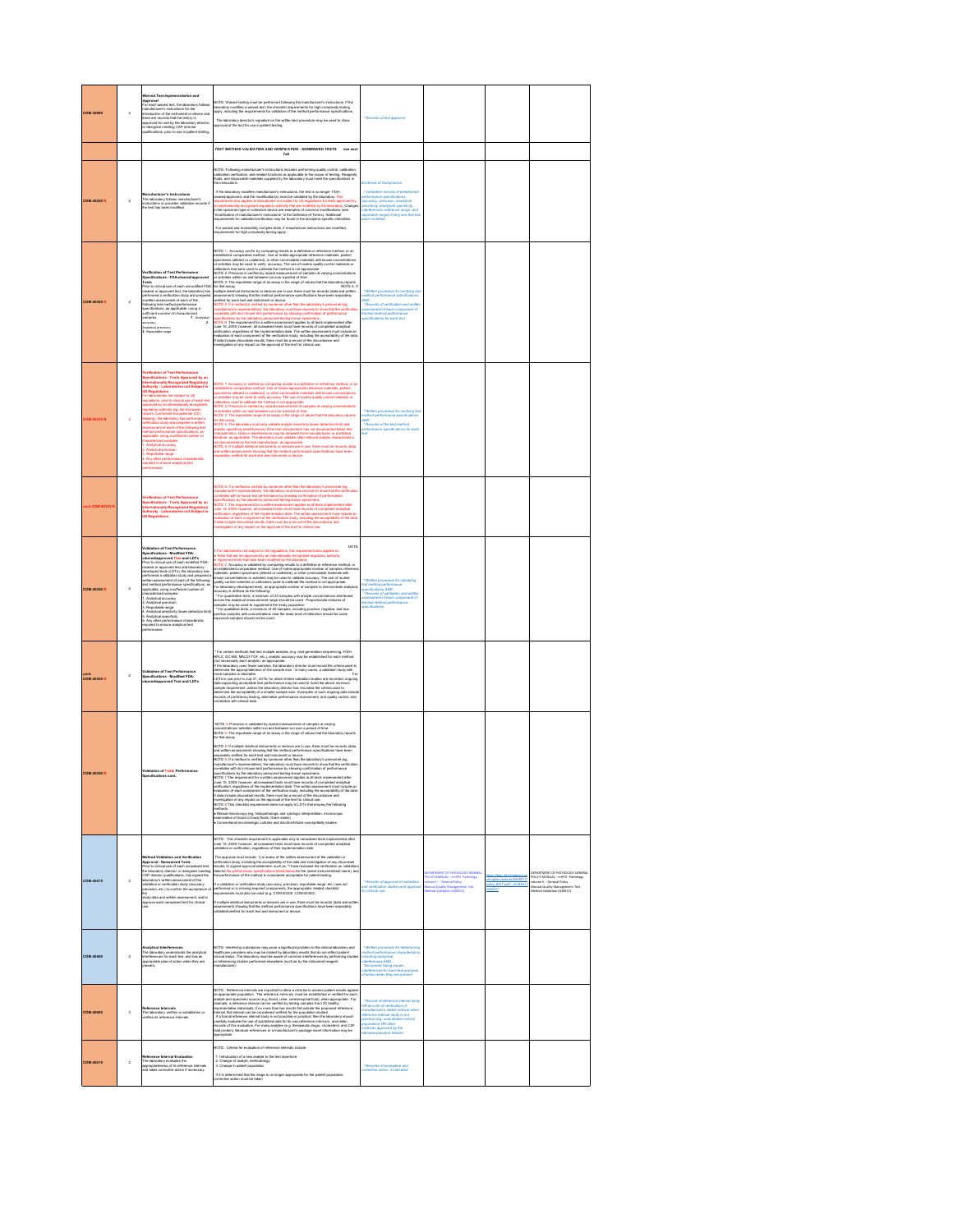| <b>COM.40620</b>   | $\overline{2}$ | Body Fluid Analysis<br>Methods for body fluid analysis have been<br>religied or verified and metrics for<br>interpretation have been established.                                                                                                                                                                                                                                                                                                                                                                                                        | NOTE: This requirement applies directly to body fluid testing that the laboratory offers as a<br>routine, ordershie test. If the test is routinely performed on the fluid, there must be a written<br>procedure. The requirement COM-40000 for a method validation or verification approval<br>applies. Method performance specifications for blood specimens may be used for body<br>fluids if the laboratory can reasonably exclude the existence of matrix interferences affecting<br>the latter either by reference in the procedure manual to published literature or by evaluation<br>for interferences due to matrix effects by performing an appropriate study (eq. a dilution<br>study using admistures of samples, spiking samples, further dilution). Alternative<br>performance assessment is required (COM01500) and may be performed using clinical<br>assessment by chart review.<br>The reference intervals must be defined and reported with the results, unless the<br>concentration of the analyte is reported in comparison to its concentration in a<br>contemporaneously collected blood specimen. If the result is to be interpreted by<br>comparison to the patient's blood, serum, or plasma, such results must be accompanied by<br>an appropriate comment such as. "The reference intervals and other method performance<br>specifications are unavailable for this body fluid. Comparison of this result with the<br>concentration in the blood, serum, or plasma is recommended." Reference intervals citations<br>from the manufacturer's insert or published iterature citations may be used to determine the<br>reference intervals (COM.40605). However, reference intervals have not been published for<br>many body fluid analytes, and obtaining normal fluids to establish reference intervals may not<br>be feasible. | * Removie of validation on<br>antification studies with mules and<br>GMA layorous<br>* Records of reference interval<br>study OR records of verification of<br>betels s'renctorers mem<br><b>RO systems! beridiated for Nynetri</b><br>other methods approved by the<br>aboratory/section director |  |  |
|--------------------|----------------|----------------------------------------------------------------------------------------------------------------------------------------------------------------------------------------------------------------------------------------------------------------------------------------------------------------------------------------------------------------------------------------------------------------------------------------------------------------------------------------------------------------------------------------------------------|-------------------------------------------------------------------------------------------------------------------------------------------------------------------------------------------------------------------------------------------------------------------------------------------------------------------------------------------------------------------------------------------------------------------------------------------------------------------------------------------------------------------------------------------------------------------------------------------------------------------------------------------------------------------------------------------------------------------------------------------------------------------------------------------------------------------------------------------------------------------------------------------------------------------------------------------------------------------------------------------------------------------------------------------------------------------------------------------------------------------------------------------------------------------------------------------------------------------------------------------------------------------------------------------------------------------------------------------------------------------------------------------------------------------------------------------------------------------------------------------------------------------------------------------------------------------------------------------------------------------------------------------------------------------------------------------------------------------------------------------------------------------------------------------------------------------------------------------------------------|----------------------------------------------------------------------------------------------------------------------------------------------------------------------------------------------------------------------------------------------------------------------------------------------------|--|--|
| cont. COM.40620    |                | Body Fluid Analysis                                                                                                                                                                                                                                                                                                                                                                                                                                                                                                                                      | A request for a test on a body fluid specimen that is not listed on the laboratory's test menu<br>that requires clearance by the section director or designee is considered a clinically unique<br>specimen, rather than a routine, orderable test. Typically, these specimens are submitted<br>due to an unusual clinical concern in a specific patient or situation (e.g. pathologic states<br>where the analyte is not normally found in the fluid type) and it may not be possible to<br>establish a comparative metric. In such cases, the result must be accompanied by a<br>comment such as. "The reference intervals and other method performance specifications<br>have not been established for this body fluid. The test result must be integrated into the<br>clinical context for interpretation."                                                                                                                                                                                                                                                                                                                                                                                                                                                                                                                                                                                                                                                                                                                                                                                                                                                                                                                                                                                                                                             |                                                                                                                                                                                                                                                                                                    |  |  |
| <b>COM.40640 R</b> | $\mathfrak{p}$ | Clinical Claims Validation<br>All clinical claims made by the laboratory are<br>validated for the following types of tests:<br>Laboratory-developed tests (LDTs)<br>* FDA-cleared/approved tests for which<br>the laboratory makes a clinical claim(s) not<br>ncluded in manufacturer instructions<br>In laboratories not subject to US<br>equisions, tests approved by an<br>Nemationally recognized regulatory<br>authority (eg. CE marking) for which the<br>aboratory makes a clinical claim's) not<br>entrolect in the more fortunar's instructions | NOTE: Clinical claims include statements about a test's diagnostic sensitivity and specificity.<br>ability to predict the risk of a disease or condition, clinical usefulness, or cost-effectiveness.<br>Clinical claims may be found on the test report or in other information distributed by the<br>laboratory (websites, test catalogues, newsletters, memoranda, advertisements, etc.).<br>Laboratories are not required to make clinical claims about a test, but any claims made by the<br>laboratory must be validated. The laboratory director must review and approve the validation<br>of clinical claims for FDA-cleared/approved tests not included in manufacturer's instructions<br>and laboratory-developed tests, as applicable<br>In order to adequately support a claim about diagnostic sensitivity and specificity and/or<br>ability to predict risk of a disease or condition. the laboratory must perform a clinical validation<br>study, unless the clinical validity of the test is documented in peer-reviewed literature or<br>textbooks. The clinical validation study must include at least 20 samples and must include<br>both positive and negative samples. If the laboratory uses fewer samples, the laboratory<br>director must record the criteria used to determine the appropriateness of the sample size                                                                                                                                                                                                                                                                                                                                                                                                                                                                                                              | * Records of clinical studies<br>performed by the Jaboratory OR peer-<br>reviewed (derature that reasonably<br>substantiates all claims made by the<br>aboratory about a test                                                                                                                      |  |  |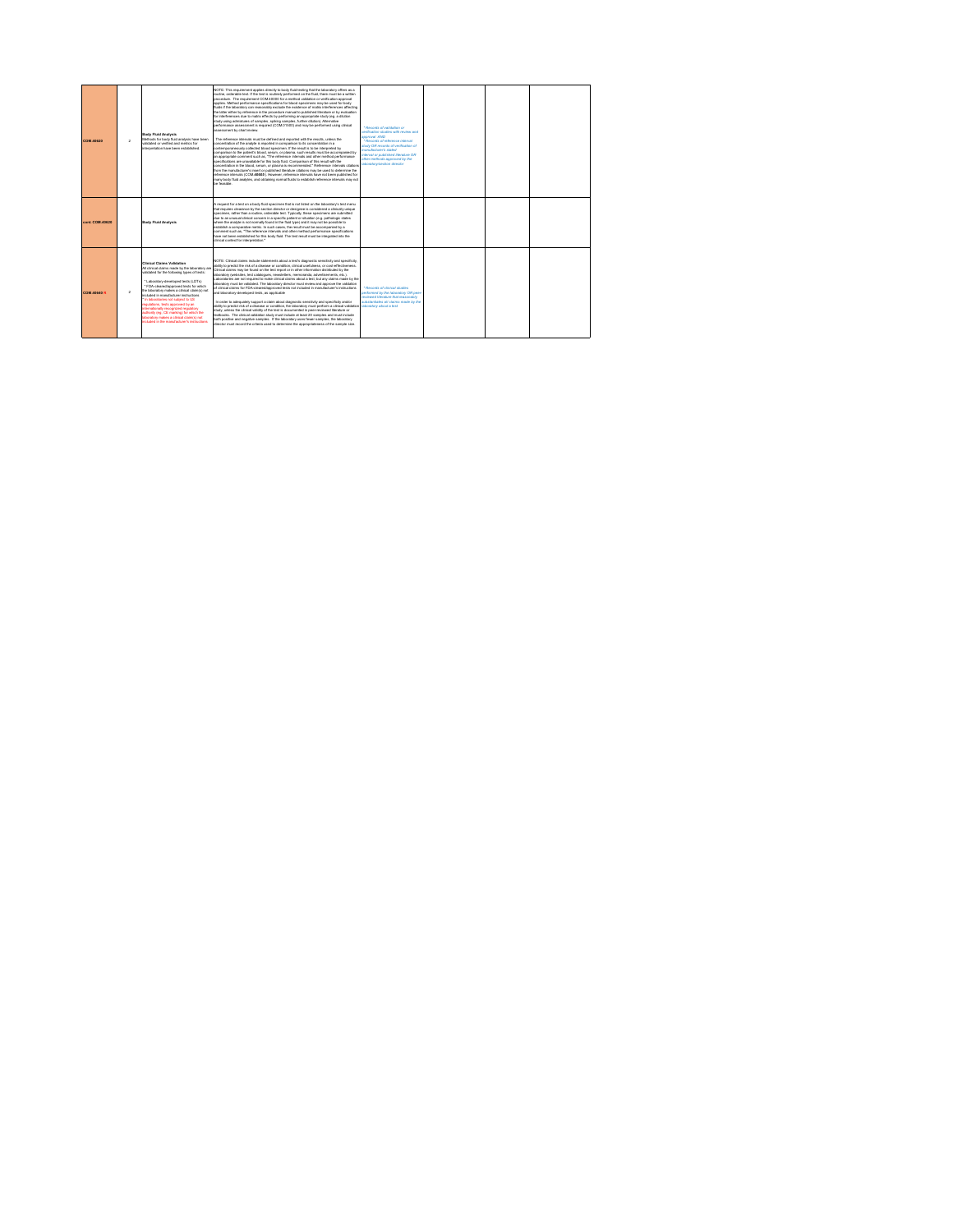| <b>COM.40700</b>   | $\overline{2}$ | d Performance Specifica<br>Availability<br>For current test methods, the laborato<br>makes the following available to<br>the inspection team upon reque<br>se to client<br>.<br>and<br>* Summary of the analytical performance<br>pecifications for each method, validated or<br>reflied by the laboratory to include<br>analytical accuracy, precision, analytical<br>versitivity, analytical specificity (test methor<br>ententwey, amayonsa speciescry (was measured)<br>sharferences), reference range, and<br>sportable range, as applicable; and<br>"Supporting data for clinical performance<br>thires, if applicable, validated or verified by<br>shall discrato<br>.<br>Februar                                                                                                                                                      | NOTE: Information may be provided to clerits, in a summary format referring to the<br>supporting data, statistics, and published studies, as appropriate. Clients include healthcare<br>entities, other laboratories, and licensed i<br>The laboratory may require clients to treat the data as confidential and not to use such<br>proprietary information for its own test development or share such data with any other party<br>except as required by law. The CAP impec                                                                                                                                                                                                                                                                                                                                                                                                                                                                                                                                                                                                                                                                                                                                                                                                                        |                                                                                                                    |                                                                                                                                                                                                                                                                                       |                                                                                           |  |
|--------------------|----------------|-----------------------------------------------------------------------------------------------------------------------------------------------------------------------------------------------------------------------------------------------------------------------------------------------------------------------------------------------------------------------------------------------------------------------------------------------------------------------------------------------------------------------------------------------------------------------------------------------------------------------------------------------------------------------------------------------------------------------------------------------------------------------------------------------------------------------------------------------|-----------------------------------------------------------------------------------------------------------------------------------------------------------------------------------------------------------------------------------------------------------------------------------------------------------------------------------------------------------------------------------------------------------------------------------------------------------------------------------------------------------------------------------------------------------------------------------------------------------------------------------------------------------------------------------------------------------------------------------------------------------------------------------------------------------------------------------------------------------------------------------------------------------------------------------------------------------------------------------------------------------------------------------------------------------------------------------------------------------------------------------------------------------------------------------------------------------------------------------------------------------------------------------------------------|--------------------------------------------------------------------------------------------------------------------|---------------------------------------------------------------------------------------------------------------------------------------------------------------------------------------------------------------------------------------------------------------------------------------|-------------------------------------------------------------------------------------------|--|
| <b>COM.40800</b>   | $\overline{2}$ | Analytical Methodology Changes<br>If the laboratory changes its analytical<br>methodology so that test reautis or their<br>interpretations may be SIGNIFICANTLY<br>different, the change is explained to clien                                                                                                                                                                                                                                                                                                                                                                                                                                                                                                                                                                                                                                | NOTE: This requirement can be accomplished in any of several different ways, depending<br>on local circumstances. Some methods include directed mailings, laboratory newsletters or<br>part of the test report itself.                                                                                                                                                                                                                                                                                                                                                                                                                                                                                                                                                                                                                                                                                                                                                                                                                                                                                                                                                                                                                                                                              | Records such as direct<br>meilings, laboratory newslette<br>comment on the patient repor<br>edvising of the change |                                                                                                                                                                                                                                                                                       |                                                                                           |  |
| <b>COM.40805</b>   | $\overline{2}$ | intermittent or SeasonalTesting<br>For tests taken out of production, for a<br>period of time (eg, seasonal testing for<br>nfluenza), the laboratory meets the<br>following requirements prior to resuming<br>collent testing:<br>1. PT or alternative assessment perfo<br>within 30 days prior to reatering patient<br>wating<br>mating<br>2. Method parformance specifications<br>2. Method parapricable, within 30 days prior<br>to restarting patient testing<br>3. Competency assessed for analysts<br>within 12 months prior to restarting patient<br>testing                                                                                                                                                                                                                                                                           | NOTE: A test is considered to be taken out of production when (1) patient testing is not<br>offered AND (2) PT or alternative assessment, as applicable, is suspended. It does not represented by the state of the state of the state of the state of the state of the state of the state of the state of the state of the<br>The laboratory should have written procedures for putting intermittent tests into p<br>For teats for which PT is required by CAP, if a PT challenge is not offered during the 30-day<br>period prior to restating patient teating, the laboratory may perform an alternative<br>sessesment of the teat. The laboratory must                                                                                                                                                                                                                                                                                                                                                                                                                                                                                                                                                                                                                                           |                                                                                                                    |                                                                                                                                                                                                                                                                                       |                                                                                           |  |
| <b>COM.40830 R</b> | $\mathbf{r}$   | est List Modified FDA-<br><b>Channellapproved Tests and LDTs</b><br>The laboratory maintains a list of laboratory<br>developed tests (LDTs) and modified FDA<br>cleared/approved tests implemented by the<br>cleared/approved tests implemented by the<br>aboratory.                                                                                                                                                                                                                                                                                                                                                                                                                                                                                                                                                                          | NOTE: For laboratories not subject to US regulations, the list must asio include tests<br>approved by an internationally recognized regulatory authority that have been modified by the<br>laboratory.<br>.<br>A form is available on the CAP website that may be used for maintaining this list and can b<br>downloaded from the CAP website (cap.org) through e-LAB Solutions Suite.                                                                                                                                                                                                                                                                                                                                                                                                                                                                                                                                                                                                                                                                                                                                                                                                                                                                                                              |                                                                                                                    | <b>EPARTMENT OF PATHOLOGY GENERA</b><br>SEPARTMENT OF PATHOLOGY GENER,<br>COLOY MANUAL: ——iiPD- Pathology<br>  olarne II - General Polcy<br>  Manual:Quality Management: Text<br>  Merical:Quality Management: Text<br>  Jeveloped & Modified FDA-<br>  Jeveloped & Modified FDA-<br> | 311223                                                                                    |  |
| <b>COM.40840 R</b> | $\bar{2}$      | Calibration and Quality Control<br>Procedures - Modified FDA-cleared<br>approved Tests and LDTs<br>For laboratory-developed lasts and<br>modified FDA-cleared/approved lests, the<br>modified FDA-cleared/approved lests, the<br>aboratory defines written procedures for<br>calibration and quality control based on the<br>itidies performed to evaluate the method<br>serformance specifications.                                                                                                                                                                                                                                                                                                                                                                                                                                          | NOTE: The procedures must define the frequency, number, and concentration of calibrator<br>nd controls to be used.<br>For laboratories<br>not subject to US regulations, this requirement also applies to tests that are not approved by<br>In internationally recognized regulatory authority and to approved tests that have been<br>odified by the laboratory                                                                                                                                                                                                                                                                                                                                                                                                                                                                                                                                                                                                                                                                                                                                                                                                                                                                                                                                    |                                                                                                                    |                                                                                                                                                                                                                                                                                       |                                                                                           |  |
| <b>COM.40850 R</b> | $\overline{2}$ | LDT and Class IASR Reporting<br>Reports for laboratory-developed tests<br>(LDTs) including those performed using<br>class I analyte-specific reagents (ASRs),<br>contain the following:<br>contain the following:<br>• A statement that the assay was develo<br>by the laboratory. AND<br>. A brief description of the method and<br>erformance characteristics needed for<br>clinical use, unless the information is readily<br>wailable to the clinician in another format<br>leg, test catalog, policy to provide upon<br>est).                                                                                                                                                                                                                                                                                                            | NOTE: TheFor lidenticries subject to US regulations, thefollowing disclaimer statement must<br>be included on the palient report: "This leat was developed and to performance<br>characteristics determined by «least taboratery/com<br>leat was developed by the laboratory.<br>The laboratory may put a single disclaimer on the patient report for all studies (eg.<br>Evenumoshine, in situ hybriduation, or flow cytometry) collectively used in a particular case.<br>Sep<br>onecessary.<br>או CAP also המכתונת (but does not require) including additional information in the patient report, such<br>as the following:<br>does not require this test to go through premarket FDA review.<br>• This test is used for clinical purposes. It should not be regarded as investigati<br>. The FDA<br>e rate was wearen to conflict under the Ciricui Luboratory Improvement Amendments (CLIA)<br>as qualified to perform high completaty christial Luboratory Isabiros - This laboratory is considered in the s<br>requirement doesn not                                                                                                                                                                                                                                                         |                                                                                                                    |                                                                                                                                                                                                                                                                                       |                                                                                           |  |
| cont. COM.4085     | $\mathbf{I}$   | <b>LDT and Class I ASR Reporting</b>                                                                                                                                                                                                                                                                                                                                                                                                                                                                                                                                                                                                                                                                                                                                                                                                          | .<br>The FDA defines ASRs as reagents (eg, antibodies, both polyclonal and monoclonal,<br>specific receptor proteins, ligends, nucleic acid sequences), which through specific binding<br>or chemical reaction with substances in a spe<br>application for identification and quantification of an individual chemical substance or ligand<br>application for interfering and constraints of an interfering and constraints of lapse the state of the state of the state of the state of the state of the state of the state of the state of the state of the state of the<br>the manufacturer provide instructions for use.<br>vith manufacturer's instructions for use<br>• Class I, II and III products labeled "for in vitro diagnostic use (IVD)"                                                                                                                                                                                                                                                                                                                                                                                                                                                                                                                                              |                                                                                                                    |                                                                                                                                                                                                                                                                                       |                                                                                           |  |
|                    |                | INDIVIDUALIZED QUALITY CONTROL PLAN (IQCP)                                                                                                                                                                                                                                                                                                                                                                                                                                                                                                                                                                                                                                                                                                                                                                                                    | international departments and in the providing the laboratory director for nonwired testing to reduce attenuincent or may be a frequency less than the limits defined in the limits defined in the limits defined in the limit<br>app) fis ips antisoamg of edmal galk contrained media or exacel minnum quily conclements defined in the CLIA republics and CAP checklet regiments.<br>If a laboratory is tooked in a black of clock of contrained in the contrain<br>Eightigh for air an CO-1 limited to keep montgot of the honorgonate.<br>Newsard that the montgo street descriptions of the honorgon terms when<br>Newsard that the replacement of the montgot professionally included the adversion,<br>variety of tools available on cap ong through e-LAB Solutions Suite under Checklist Resources, IQCP Toolbox, including frequently asked questions, examples, forms, and links to CMS and CDC<br>INote that<br>wwww.<br>elevelopment of an IQCP only impacts quality control requirements. All other checklist requirement of any prod<br>regulators which are designed and go for the CoP refer to the Centers for Medical State Cyperations Manua                                                                                                                                   | Testing<br>The CAP has a                                                                                           |                                                                                                                                                                                                                                                                                       |                                                                                           |  |
| COM.50200          | $\overline{2}$ | List of Individualized Quality Contr<br>Plans<br>Plans<br>identified all tests using an IQCP on the<br>CAP's List of Individualized<br>.<br>Quality Control Plans form                                                                                                                                                                                                                                                                                                                                                                                                                                                                                                                                                                                                                                                                        | NOTE: The forms may be downloaded from cap org through e-LAB Solutions Suite under<br>www.e: . new normar may be coversused trom cap.org into ugn e-Livis couldness cure under:<br>Checklist Resources, IQCP Toolbox.<br>The use of the <i>CAP form</i> is required, even if standardized forms and templates are used by<br>he laboratory                                                                                                                                                                                                                                                                                                                                                                                                                                                                                                                                                                                                                                                                                                                                                                                                                                                                                                                                                          |                                                                                                                    | <b>COARTMENT OF PATHOLOGY GENERAL</b><br><b>CUCY MANUAL: - HIPO - Pathology</b><br>iume II - General Policy<br>arual: Compliance individualized<br>ally Created Blue (CODDIA)                                                                                                         | Propisins/policies/68/1814<br>olcy_18141.pdf?_=0.481<br>rectasts                          |  |
| COM.50300          | $\overline{2}$ | Risk Assessment<br>The IQCP for a teablevical<br>instudies a risk assessment to evaluate potential sources of emor to include all of<br>the following: — Preamatylic, amalytic, profile<br>positionallytic phases of the teating process<br>reg.<br>Aic phases of the testing proce<br>moact if inaccurate results are reported<br>(clinical risk) . Components of the tests<br>(climating) = Components of the last<br>increase of the last symptom of the last symptom (and the partner, a<br>pacimized and the component and system in the components based on use<br>of the last is e.g. use in different systems<br>performance, and testing personnel<br>demonstrating acceptable performance<br>over the maximum time interval between<br>stemal quality control runs defined in the<br><b>IQCP</b><br>Manufacturer's instructions and | NOTE: The risk assessment must include a process to identify the sources of potential<br>ind sources of a<br>The laboratory director must consider the laboratory's clinical and legal responsibilities for<br>.<br>providing accurate and reliable patient test results. Published data and information may be<br>used to supplement the risk assessment, but are not substitutes for the laboratory's own<br>turias and availation. The laboratory must inurbe a reconsentative sample of ta<br>sting<br>personnel in the process of conducting the risk assessment. It is not necessary for all<br>personnel to be involved.<br>The risk assessment for laboratories with multiple identical devices must show the<br>an evaluation was performed if there are differences in testing personnel or<br>environments where testing is performed, with customization of<br>lan, as needed<br>The CC study to see<br>sea the partformance and stability of the lasts must support the CC<br>impacture year describes the first material of the stability of units<br>of the constant of the stability of details of the constant of<br>until aufficient data is available to support a longer time interval between runs of external<br>QC .For susceptibility testing guidance, refer to MIC 21910. |                                                                                                                    | INT OF PATHOLOGY GENERA<br><b>ILICY MANUAL: -- HPO - Pathology</b><br>  Azmel II - General Policy<br> -<br>ual:Compliance:Individual<br>Ity Control Plan (COP005)                                                                                                                     | hapkins /policies/68/1814<br>olcy 18141.od? +0.481<br>1751669                             |  |
| cont. COM.50300    | $\overline{2}$ | <b>Risk Assessment</b>                                                                                                                                                                                                                                                                                                                                                                                                                                                                                                                                                                                                                                                                                                                                                                                                                        | For affiliated laboratories (e.g. systems) with integrated procedures, each accredited<br>laboratory must have its own IQCP approved by the laboratory director. There must be<br>records demonstrating that initia systems and the<br>QC data were used in the study to support the defined frequency of quality control<br>.<br>aboratories may use data from other sites to supplement risk assessments and to support<br>heir findings.                                                                                                                                                                                                                                                                                                                                                                                                                                                                                                                                                                                                                                                                                                                                                                                                                                                         |                                                                                                                    |                                                                                                                                                                                                                                                                                       |                                                                                           |  |
| COM.50400          | $\overline{2}$ | ality Control Plan Approval<br>The IQCP includes a written quality con<br>slan approved by the laboratory director<br>srior<br>lo implementation                                                                                                                                                                                                                                                                                                                                                                                                                                                                                                                                                                                                                                                                                              | NOTE: The quality control plan may be pert of a test procedure or be a seperate written pla<br>As an efficiency, a single plan may address multiple tests performed on one device. A<br>seperate, quality control plan approved by t                                                                                                                                                                                                                                                                                                                                                                                                                                                                                                                                                                                                                                                                                                                                                                                                                                                                                                                                                                                                                                                                |                                                                                                                    | <b>INTOI PATHOLOGY GENERA</b><br>JCY MANUAL: -== (IPO - Pat<br>arne II - General Policy<br>rual: Compliance individual<br>ility Control Pian (COPODS)                                                                                                                                 | hopkins/policies/68/18<br>olcy_1814)                                                      |  |
| <b>COM.50500</b>   | $\overline{2}$ | uality Control Plan Elements<br>Some in the individualized quality control plan must<br>define all aspects monitored based on the potential errors identified during the risk<br>potential errors identified during the following<br>parameters as applicable:<br>* The number, type (external and internal<br>quality combol systems), and frequency o<br>uality control<br>* Criteria for acceptable performance<br>* Monitoring of the testing environment and<br>shages<br>* Specimen quality<br>* Instrument calibration, maintenance, and<br>.<br>* Training and competency of testing<br>ersonnel<br><br>visions for multiple identical devices<br>ariation for uses covered under one<br>and<br>OCP                                                                                                                                   | NOTE: The components of the quality control plan must meet regulatory and CAP<br>accreditation requirements and be in compliance with the manufacturer instructions, at<br>minimum. The quality control plan must control the quality of the test process and ensure<br>accurate and reliable test results.<br>External control material samples must be analyzed with new lots and shipments of<br>eagents or more frequently if indicated in the manufacturer's instructions.                                                                                                                                                                                                                                                                                                                                                                                                                                                                                                                                                                                                                                                                                                                                                                                                                     |                                                                                                                    | <b>EPARTMENT OF PATHOLOGY GENERAL</b><br><b>OLICY MANUAL: - HIPO- Pathology</b><br>slame II - General Policy<br>Ianual Compliance individualized<br>justity Control Plan (COPO05)                                                                                                     | tex://hoo.ichnshookins<br>Acolons footcom/68/18141<br>bolcy 18141.od? <0.4813<br>19751669 |  |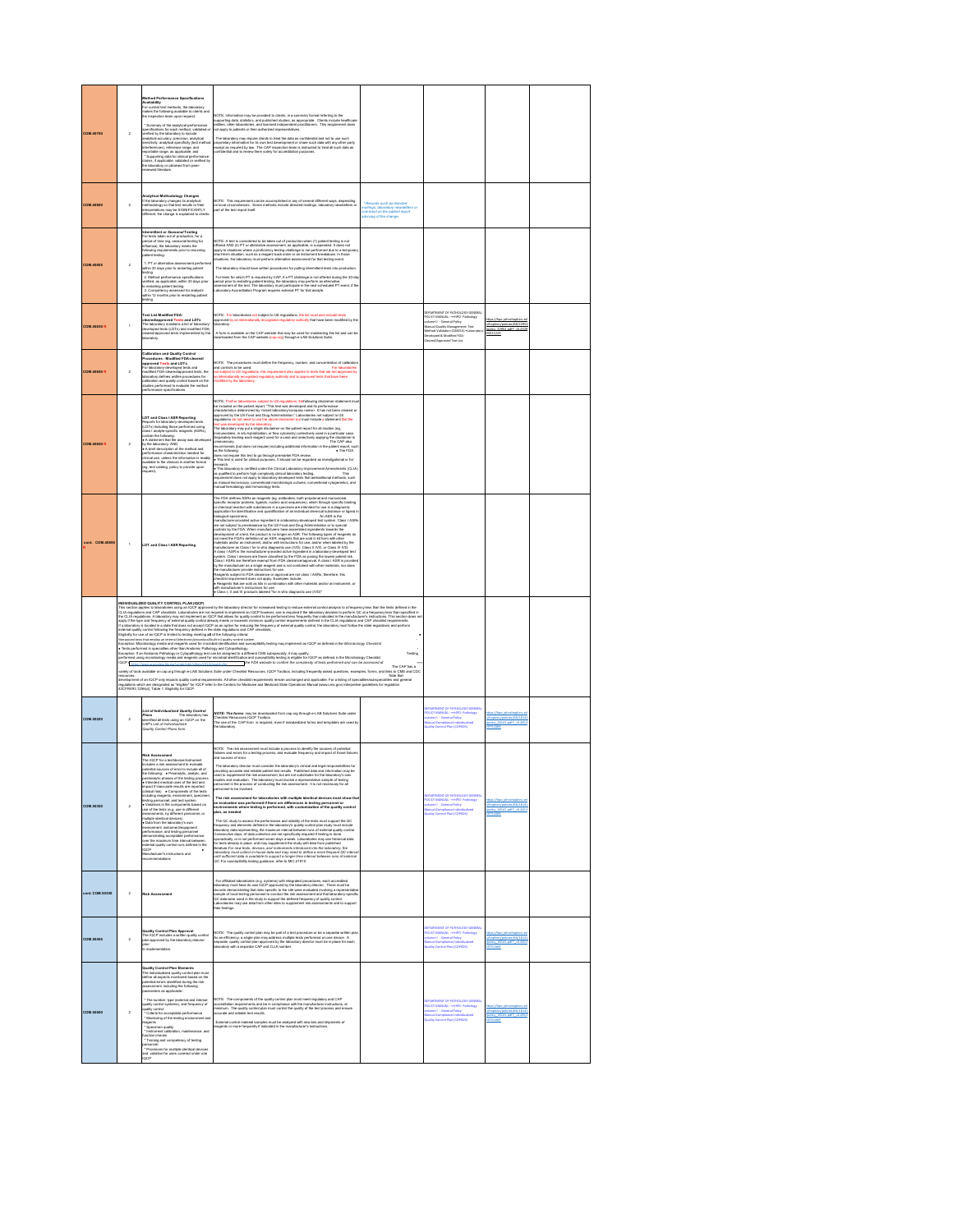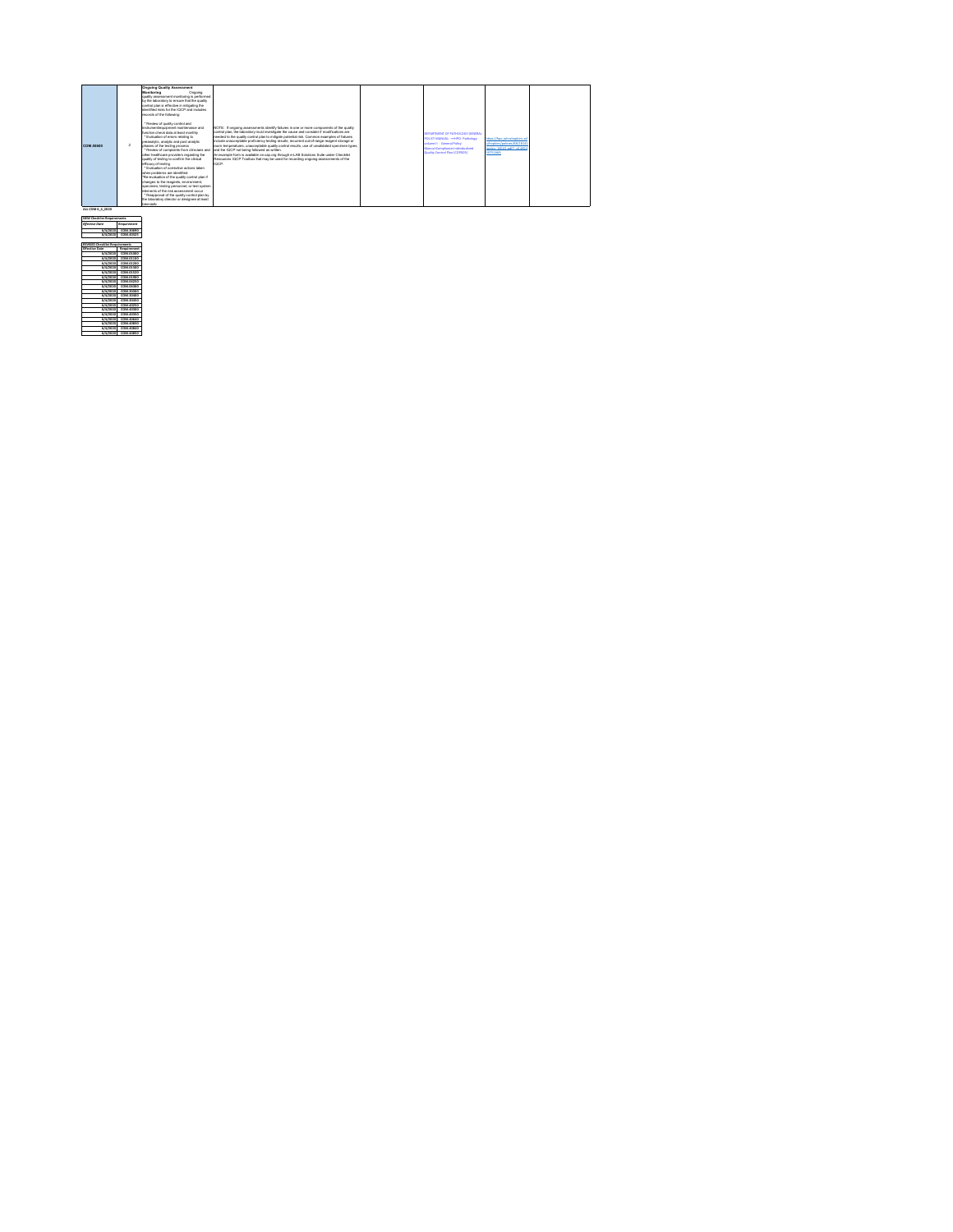#### **TEST METHOD VALIDATION AND VERIFICATION - NONW**

NOTE: This *section* does not apply to waived tests *performed following manufacturer's instructions. ANALYTICAL VALIDATION/VERIFICATION*

*Analytical verification is the process by which a laboratory determines that an unmodified FDA-cleared/a . Analytical validation is the process used to confirm with objective evidence that a laboratory-developed See below for requirements for laboratories not subject to US regulations.*

Laboratories are required to perform analytical validation or verification of each nonwaived test, method *including instruments of the same make and model and temporary replacement (loaner) instruments. T laboratory must have data for the validation or verification of the applicable method performance specif* 

*If an FDA-cleared or approved method was verified by someone other than the laboratory's personnel (e*  its in-house test performance by showing confirmation of performance specifications by laboratory per

*The method performance specifications (ie.the applicable analytic performance characteristics of the tes If an instrument is moved, the laboratory is responsiblefor determining that the method performance sp such as set-up limitations, environmental conditions, etc.). The laboratory must follow manufacturer's in the performance of instruments and equipment to confirm that they function according to expectations and Function Checks section (COM.30550, COM.30600).*

# *QUALITATIVE TESTING*

*Not all method performance specifications apply to qualitative tests. For qualitative tests, the laboratory* 

*LABORATORIES SUBJECT TO US REGULATIONS:*

- *For unmodified FDA-cleared or approved tests, the laboratory may use information from man on accuracy, precision, reportable range and reference intervals.*
- *For modified FDA-cleared or approved tests and laboratory-developed tests (LDTs), the labor specificity, (interferences), reportable range, and reference intervals,as applicable; data on in*

## *LABORATORIES NOT SUBJECT TO US REGULATIONS:*

- *For laboratories performing tests approved by an internationally recognized regulatory autho or published literature, but the laboratory must verify such outside information on accuracy, and local laws and regulations for approval and usage of such tests. These instruments and d*
- *For tests not approved by an internationally recognized regulatory authority, the laboratory (interferences), reportable range, and reference intervals, as applicable; data on interference*

## *LABORATORY-DEVELOPED TESTS:*

*For the purposes of interpreting the checklist requirements, a laboratory-developed test (LDT) is defined* 

- 1 *The test is performed by the clinical laboratory in which the test was developed wholly or in p AND*
- 2 *The test is neither FDA-cleared nor FDA-approved (or, for laboratories not subject to US regu*

## *EMERGENCY USE AUTHORIZATION (EUA)*

For laboratories subject to US regulations, an emergency use authorization (EUA) is the legal mechanisr of an approved medical product during an emergency to diagnose, treat, or prevent a serious or life thr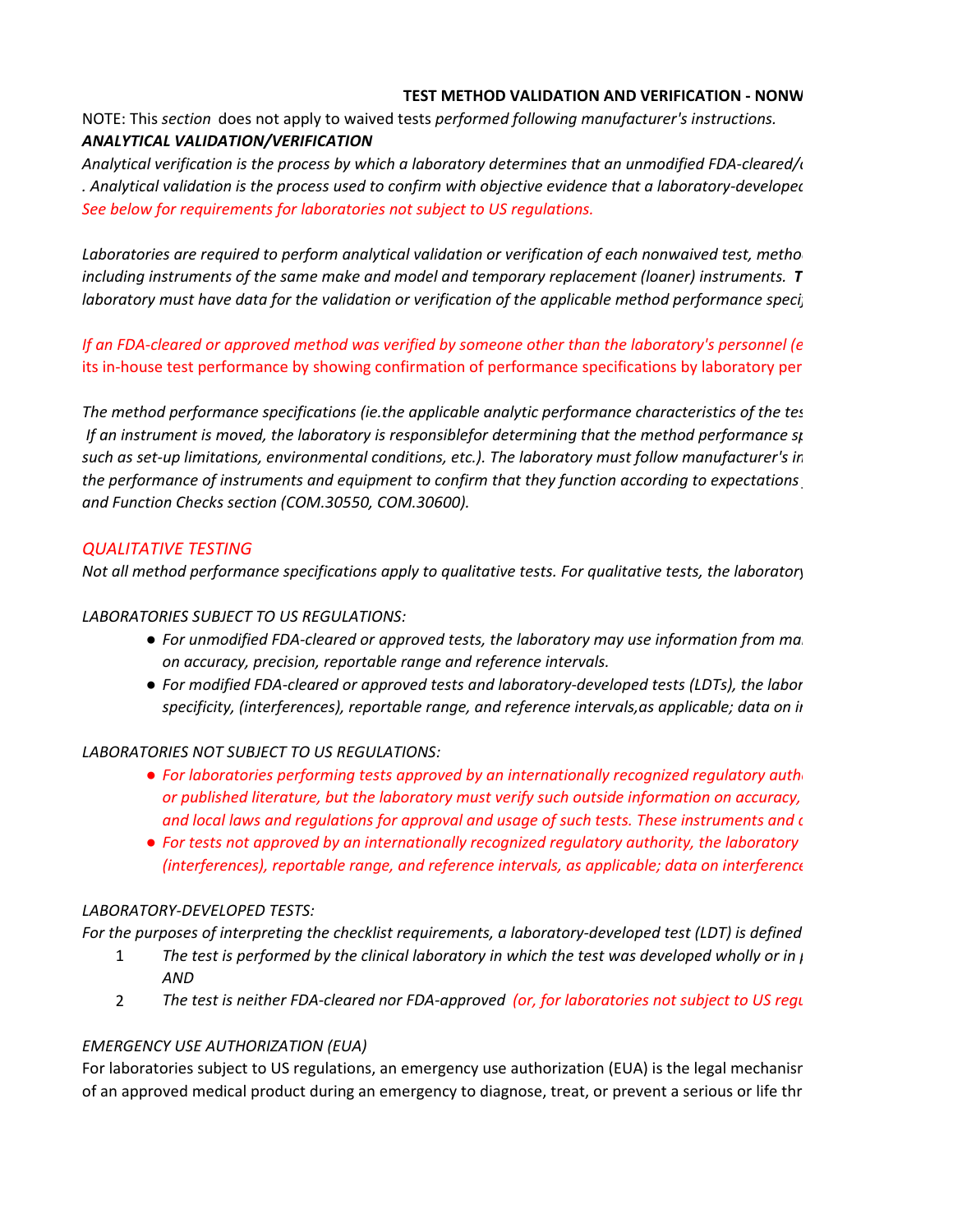*A laboratory that uses an EUA assay may not be able to establish accuracy, precision, analytical sensitivi the assay or test system's protocol as authorized by the FDA without modification and document the alt Information on current EUA assays can be found on the FDA website at the following link;*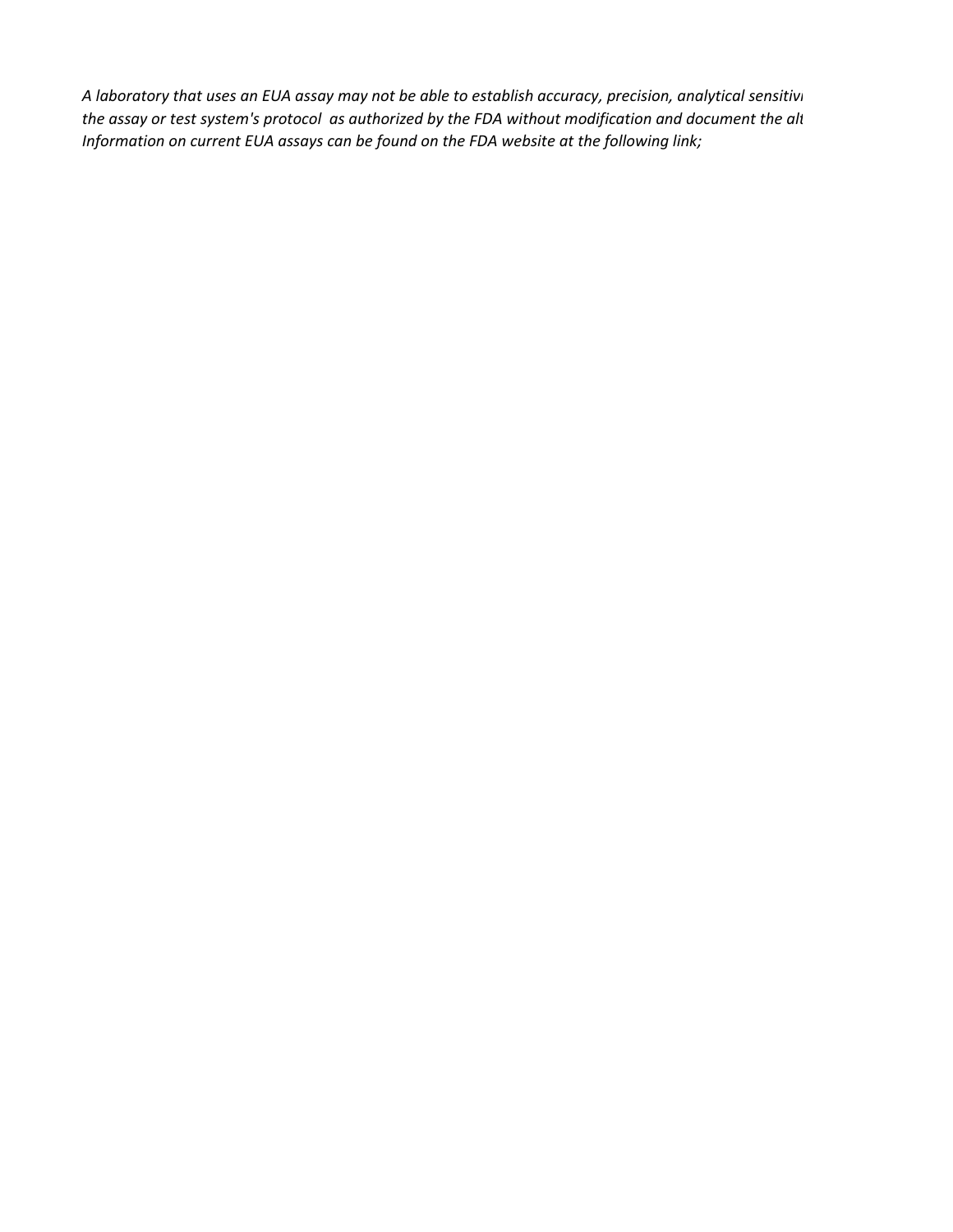#### *MAIVED TESTS*

 *approved test performs according to the specifications set forth by the manufacturer when used as direct d or modified FDA-cleared/approved test method or instrument system delivers reliable results for the int* 

 *d, or instrument system before use in patient testing, regardless of when it was first introduced by the la There is no exception for analytical validation or verification of tests introduced prior to a specific date fications and retain the records as long as the method is in use and for at least two years after discontinu*

 *eg, manufacturer's representative), the laboratory must ensure that the verification correlates with*  sonnel testing known specimens.

 *st, such as accuracy, precision, etc) must be validated or verified in the location in which patient testing w pecifications are not affected by the relocation process or any changes due to the new environment (e.g. nstructions for instrument set up, maintenance, and system verification. Separate requirements for verify for the intended use and within the defined tolerance limits are found in the Instrument and Equipment I* 

 *y must verify or establish the method performance specifications that are applicable and clinically relevan*

 *nufacturers, or published literature, but the laboratory must verify such outside information*

 *ratory must establish accuracy, precision, analytical sensitivity, analytical nterferences may be obtained from manufacturers or published literature, as applicable.*

 *ority (eg, the European Union's Conformité Européenne (CE) Marking), the laboratory may use informatio precision, reportable range, and reference intervals. Analytical verification must also follow national, fed devices are not considered laboratory-developed tests in laboratories not subject to US regulations. must perform analytic validation to establish accuracy, precision, analytic sensitivity, analytical specificit es may be obtained from manufacturers or published literature, as applicable.*

 *as follows: A test used in patient management that has both of the following features: part;*

 *ulations, the test is not approved by an internationally recognized regulatory authority).*

 m used by the FDA to allow the use of an unapproved medical product (e.g. diagnostic device) or an unap eatening disease condition caused by a chemical, biological, radiological, or nuclear agent (CBRN).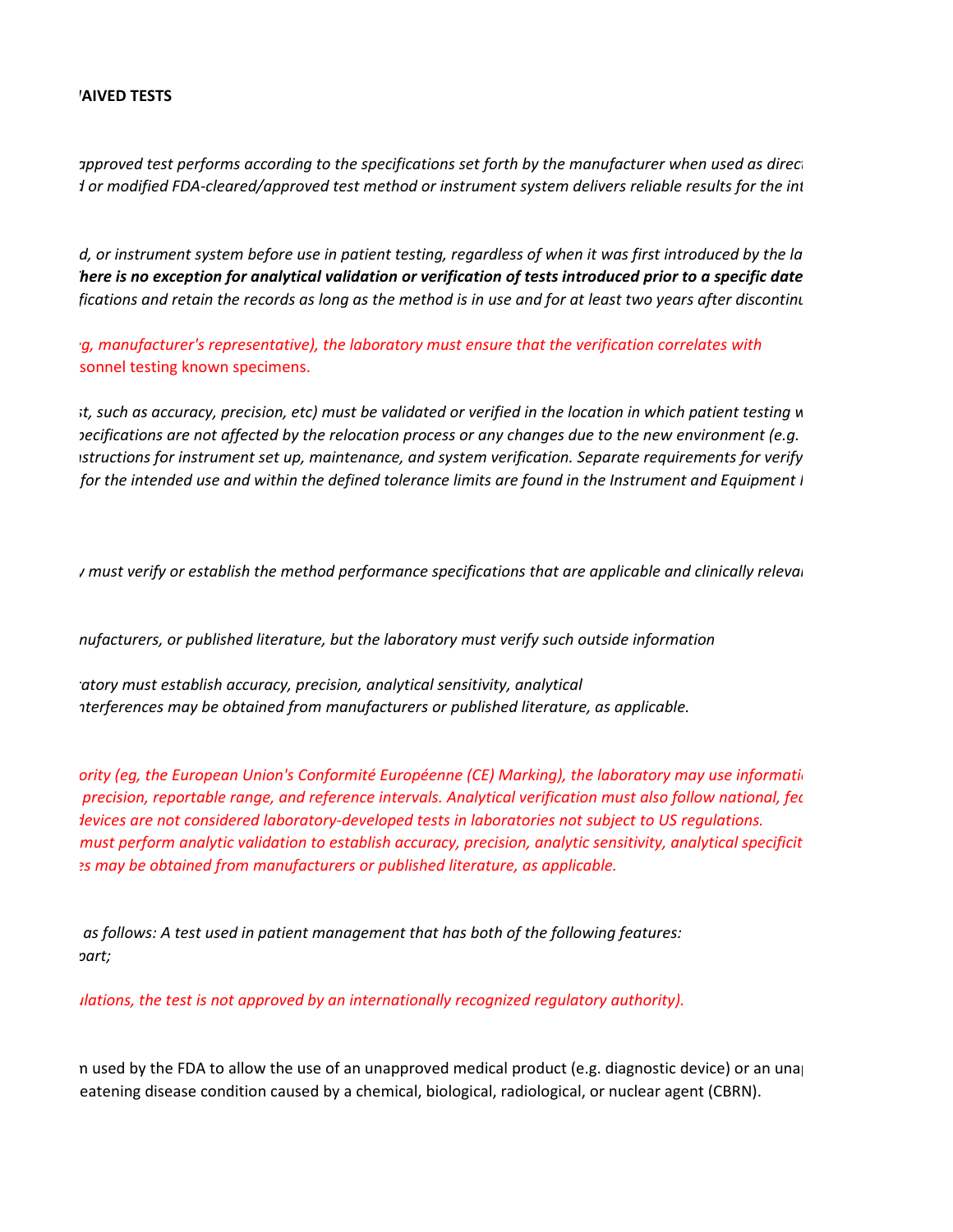*ity, interferences, analytical specificity, (interferences) reportable range and reference interval studies. La ternative mechanism employed to ensure accurate test results.*

ttps://www.fda.gov/MedicalDevices/Safety/EmergencySituations/ucm161496.htm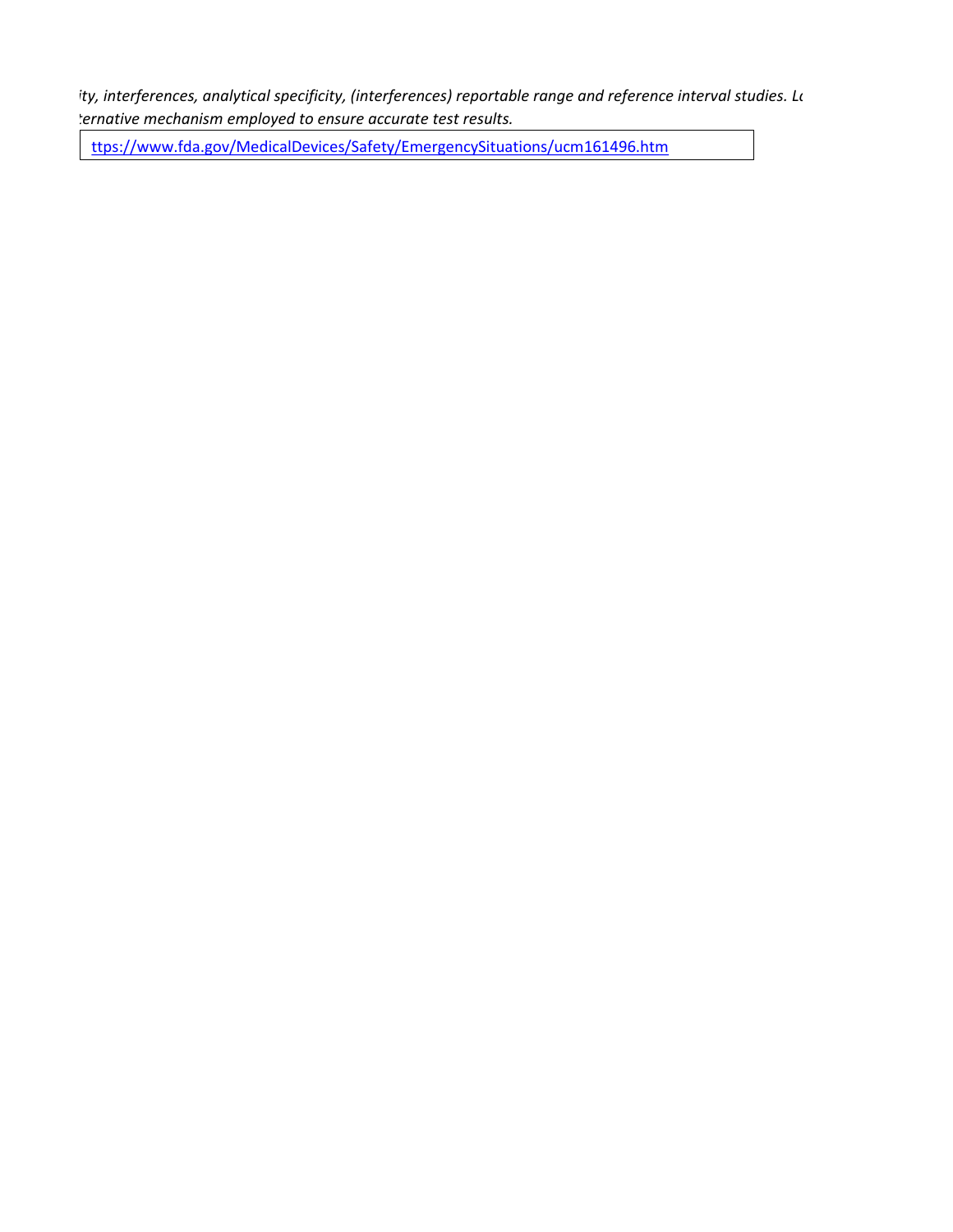*ted tended application.*

 *boratory, e . The uation*

 *will be performed. refer to the manufacturer's manual regarding critical requirements, ying Maintenance*

 *nt*

 *on from manufacturers, deral, state (or provincial),*

**ty** 

pproved use